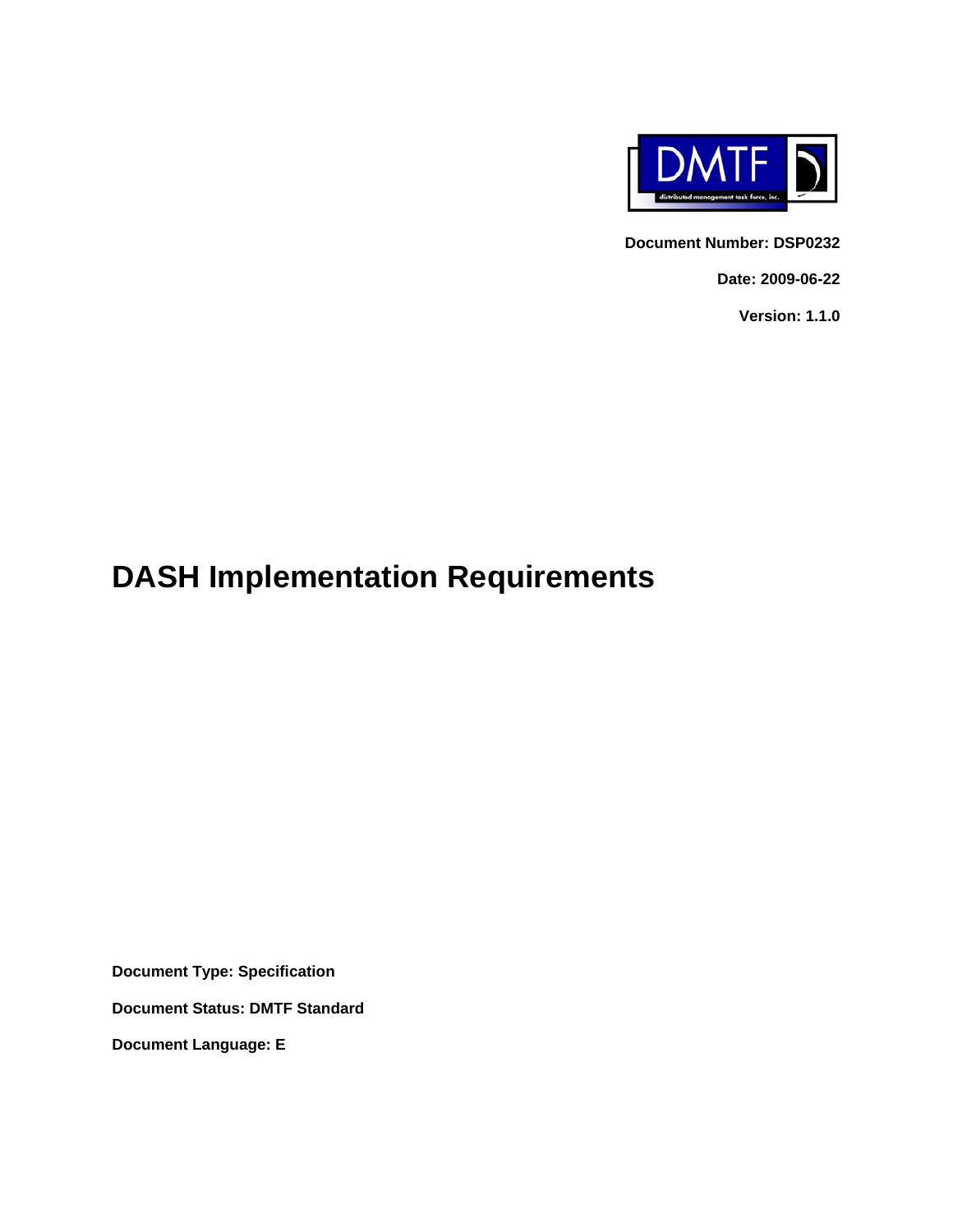#### Copyright Notice

Copyright © 2009 Distributed Management Task Force, Inc. (DMTF). All rights reserved.

DMTF is a not-for-profit association of industry members dedicated to promoting enterprise and systems management and interoperability. Members and non-members may reproduce DMTF specifications and documents, provided that correct attribution is given. As DMTF specifications may be revised from time to time, the particular version and release date should always be noted.

Implementation of certain elements of this standard or proposed standard may be subject to third party patent rights, including provisional patent rights (herein "patent rights"). DMTF makes no representations to users of the standard as to the existence of such rights, and is not responsible to recognize, disclose, or identify any or all such third party patent right, owners or claimants, nor for any incomplete or inaccurate identification or disclosure of such rights, owners or claimants. DMTF shall have no liability to any party, in any manner or circumstance, under any legal theory whatsoever, for failure to recognize, disclose, or identify any such third party patent rights, or for such party's reliance on the standard or incorporation thereof in its product, protocols or testing procedures. DMTF shall have no liability to any party implementing such standard, whether such implementation is foreseeable or not, nor to any patent owner or claimant, and shall have no liability or responsibility for costs or losses incurred if a standard is withdrawn or modified after publication, and shall be indemnified and held harmless by any party implementing the standard from any and all claims of infringement by a patent owner for such implementations.

For information about patents held by third-parties which have notified the DMTF that, in their opinion, such patent may relate to or impact implementations of DMTF standards, visit <http://www.dmtf.org/about/policies/disclosures.php>.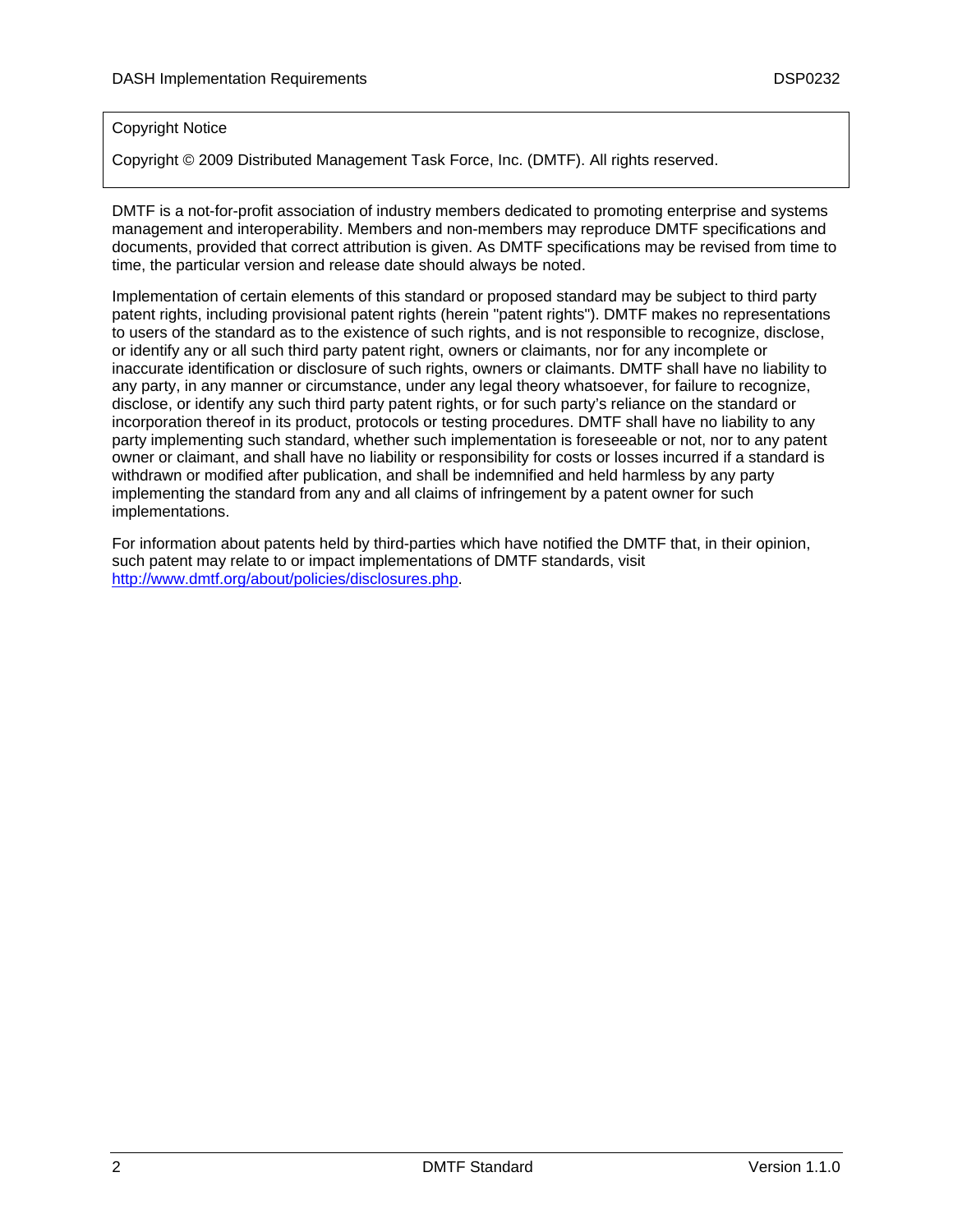## **CONTENTS**

| 2               |     |  |
|-----------------|-----|--|
|                 | 2.1 |  |
|                 | 2.2 |  |
| 3               |     |  |
| 4               |     |  |
| 5               |     |  |
| 6               |     |  |
| 7               |     |  |
|                 | 7.1 |  |
|                 | 7.2 |  |
| 8               |     |  |
|                 | 8.1 |  |
|                 | 8.2 |  |
|                 | 8.3 |  |
|                 | 8.4 |  |
| 9               | 9.1 |  |
|                 | 9.2 |  |
|                 | 9.3 |  |
| 10 <sup>1</sup> |     |  |
|                 |     |  |
|                 |     |  |
|                 |     |  |

## **Tables**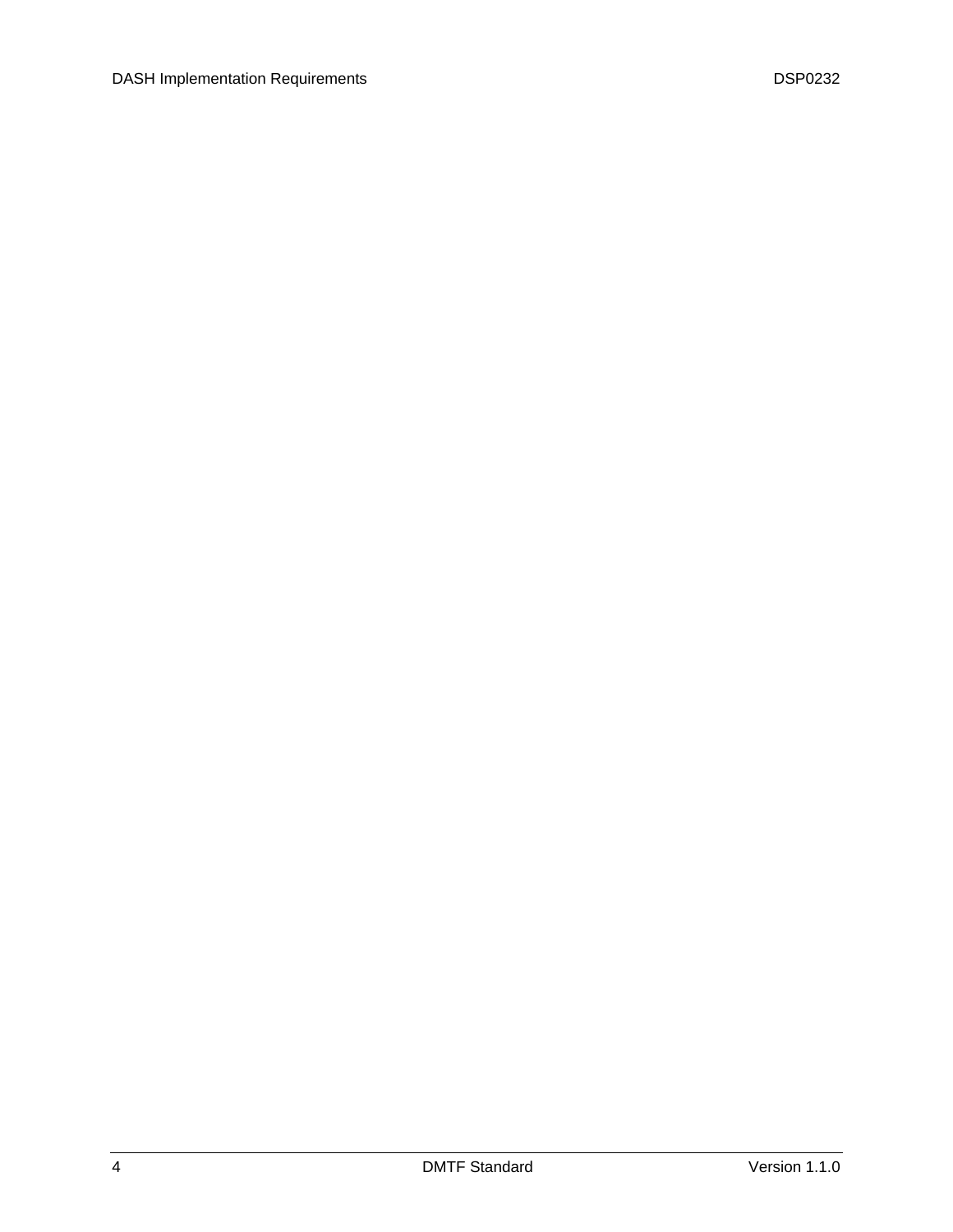#### Foreword

<span id="page-4-0"></span>The *DASH Implementation Requirements* (DSP0232) was prepared by the Desktop and Mobile Working Group of the DMTF.

DMTF is a not-for-profit association of industry members dedicated to promoting enterprise and systems management and interoperability.

#### **Acknowledgments**

The authors wish to acknowledge the following people.

#### **Editors:**

- Hemal Shah Broadcom Corporation
- Joe Kozlowski Dell Inc.
- Steven Breed Dell Inc.

#### **Contributors:**

- Stephen Fong Advanced Micro Devices
- Bob Blair Advanced Micro Devices
- Paul Vancil Advanced Micro Devices
- Simon Assouad Broadcom Corporation
- Murali Rajagopal Broadcom Corporation
- Jon Hass Dell Inc.
- Rick Landau Dell Inc.
- Christoph Graham Hewlett-Packard
- Jeff Hilland Hewlett-Packard
- David Hines Intel Corporation
- Joel Clark Intel Corporation
- Andy Currid NVIDIA Corporation
- Steve Hand Symantec Corporation
- Jim Davis WBEM Solutions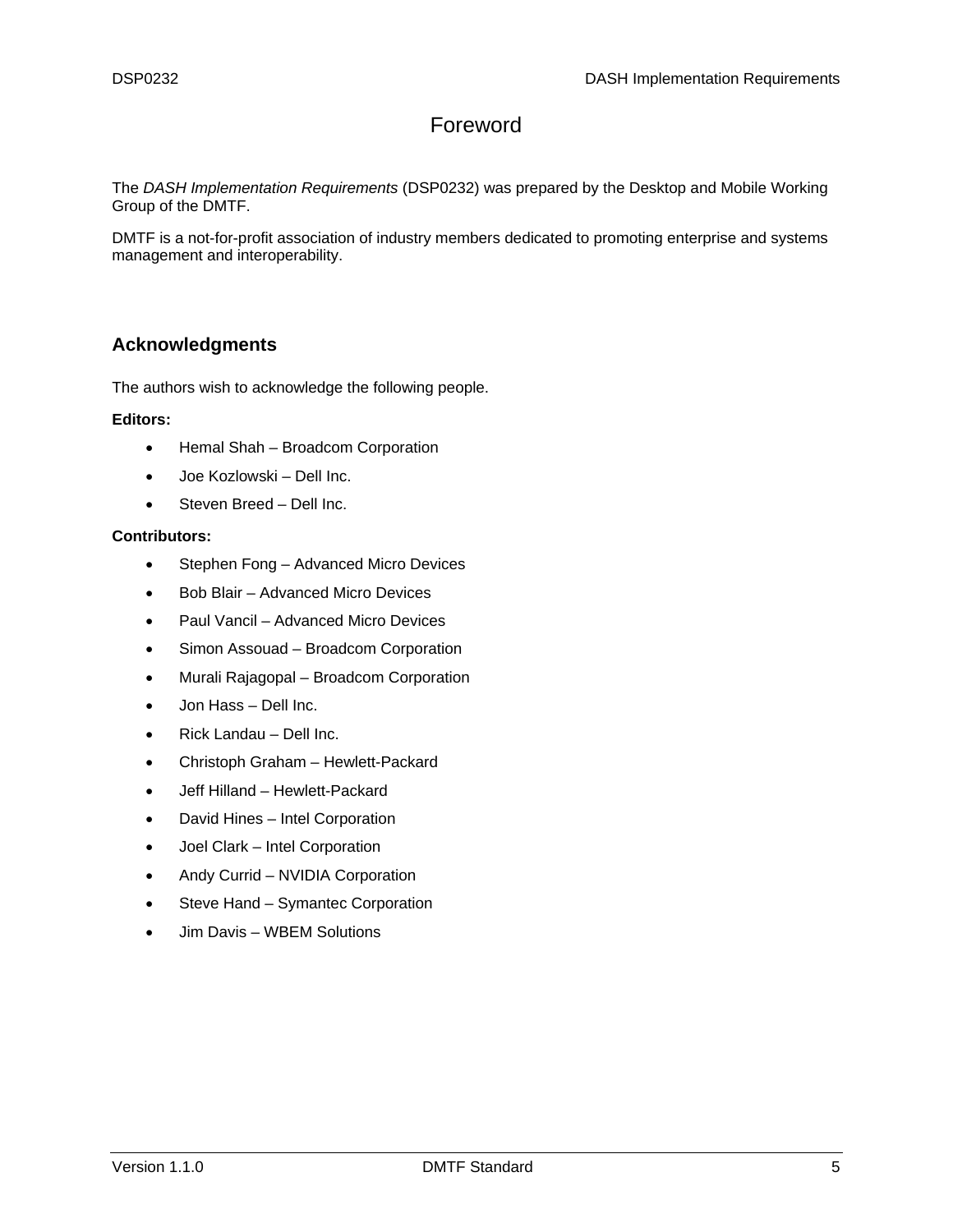### Introduction

<span id="page-5-0"></span>This specification describes the conformance requirements for implementing the Desktop and Mobile Architecture for System Hardware (DASH) version 1.1.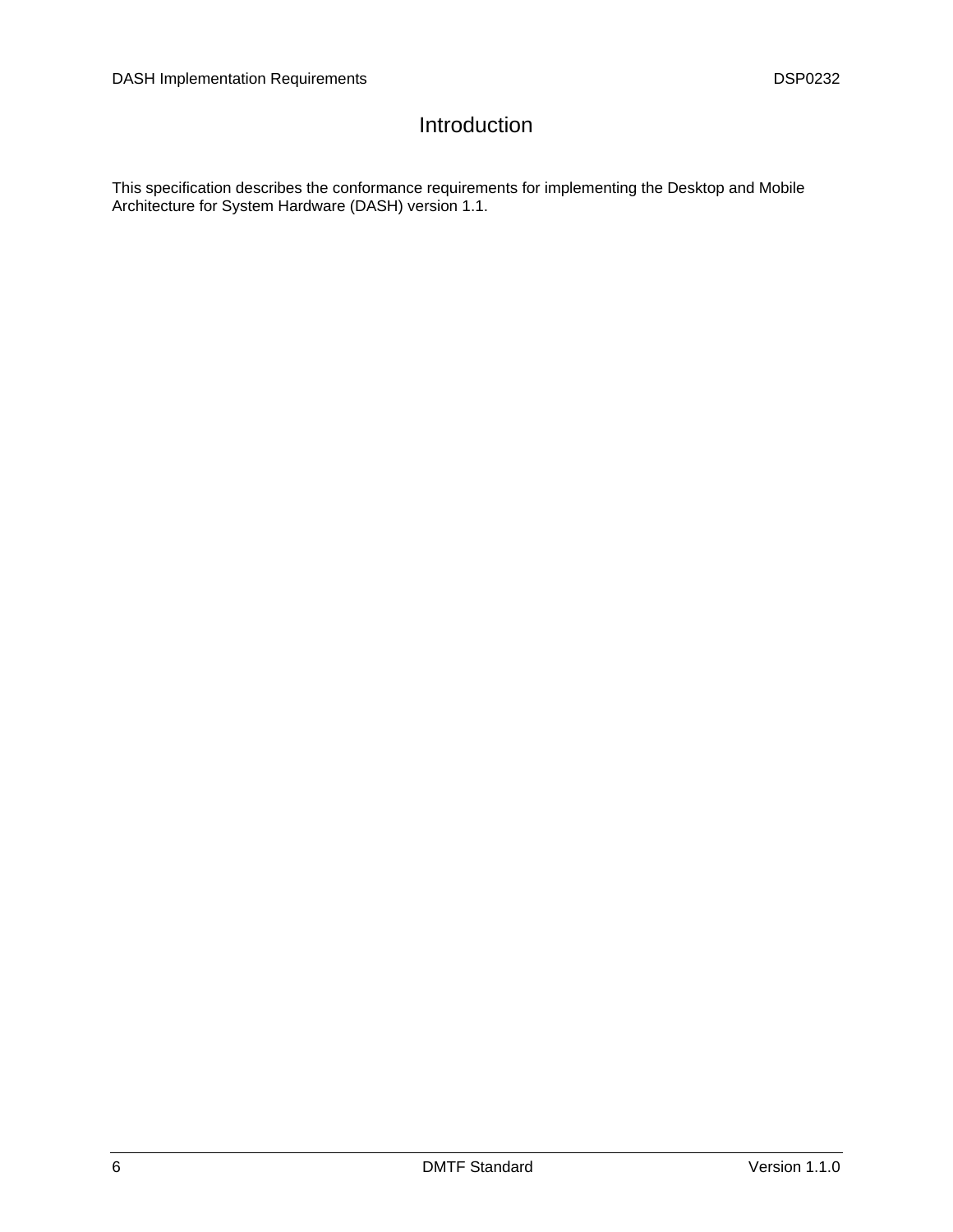## <sup>1</sup>**DASH Implementation Requirements**

#### <span id="page-6-0"></span>2 **1 Scope**

3 This document describes the requirements for implementing the Desktop and Mobile Architecture for

4 System Hardware version 1.1. This document does not define the implementation requirements directly.

5 In clause [5](#page-10-0), the mandatory profile specifications to be implemented are defined. In clause [6](#page-11-0), the optional

6 and conditional profile specifications are defined. Clauses [7,](#page-12-0) [8](#page-15-1), [9](#page-17-1), and [10](#page-20-1) define the protocol, security,

7 discovery, and management traffic requirements, respectively.

#### <span id="page-6-1"></span>8 **2 Normative References**

9 The following referenced documents are indispensable for the application of this document. For dated

10 references, only the edition cited applies. For undated references, the latest edition of the referenced

11 document (including any amendments) applies.

#### <span id="page-6-2"></span>12 **2.1 Approved References**

- <span id="page-6-14"></span>13 DMTF DSP0136, *Alert Standard Forma*t Specification *2.0*,
- 14 [http://www.dmtf.org/standards/documents/ASF/DSP0136\\_2.0.pdf](http://www.dmtf.org/standards/documents/ASF/DSP0136_2.0.pdf)
- <span id="page-6-3"></span>15 DMTF DSP0226, *Web Services for Management 1.0*,
- 16 [http://www.dmtf.org/standards/published\\_documents/DSP0226\\_1.0.pdf](http://www.dmtf.org/standards/published_documents/DSP0226_1.0.pdf)
- <span id="page-6-4"></span>17 DMTF DSP0227, *WS-Management CIM Binding Specification 1.0*,
- 18 [http://www.dmtf.org/standards/published\\_documents/DSP0227\\_1.0.pdf](http://www.dmtf.org/standards/published_documents/DSP0227_1.0.pdf)
- <span id="page-6-5"></span>19 DMTF DSP0230, *WS-CIM Mapping Specification 1.0,*
- 20 [http://www.dmtf.org/standards/published\\_documents/DSP0230\\_1.0.pdf](http://www.dmtf.org/standards/published_documents/DSP0230_1.0.pdf)
- <span id="page-6-12"></span>21 DMTF DSP1009, *Sensors Profile 1.0*,
- 22 [http://www.dmtf.org/standards/published\\_documents/DSP1009\\_1.0.pdf](http://www.dmtf.org/standards/published_documents/DSP1009_1.0.pdf)
- <span id="page-6-10"></span>23 DMTF DSP1011, *Physical Asset Profile 1.0*,
- 24 [http://www.dmtf.org/standards/published\\_documents/DSP1011\\_1.0.pdf](http://www.dmtf.org/standards/published_documents/DSP1011_1.0.pdf)
- <span id="page-6-6"></span>25 DMTF DSP1012, *Boot Control Profile 1.0*,
- 26 [http://www.dmtf.org/standards/published\\_documents/DSP1012\\_1.0.pdf](http://www.dmtf.org/standards/published_documents/DSP1012_1.0.pdf)
- <span id="page-6-9"></span>27 DMTF DSP1013, *Fan Profile 1.0,* 28 [http://www.dmtf.org/standards/published\\_documents/DSP1013\\_1.0.pdf](http://www.dmtf.org/standards/published_documents/DSP1013_1.0.pdf)
- <span id="page-6-8"></span>29 DMTF DSP1014, *Ethernet Port Profile, 1.0,*  30 [http://www.dmtf.org/standards/published\\_documents/DSP1014\\_1.0.pdf](http://www.dmtf.org/standards/published_documents/DSP1014_1.0.pdf)
- <span id="page-6-11"></span>31 DMTF DSP1015, *Power Supply Profile 1.0*,
- 32 [http://www.dmtf.org/standards/published\\_documents/DSP1015\\_1.0.pdf](http://www.dmtf.org/standards/published_documents/DSP1015_1.0.pdf)
- <span id="page-6-7"></span>33 DMTF DSP1022, *CPU Profile 1.0*,
- 34 [http://www.dmtf.org/standards/published\\_documents/DSP1022\\_1.0.pdf](http://www.dmtf.org/standards/published_documents/DSP1022_1.0.pdf)
- <span id="page-6-13"></span>35 DMTF DSP1023, *Software Inventory Profile 1.0*,
- 36 [http://www.dmtf.org/standards/published\\_documents/DSP1023\\_1.0.pdf](http://www.dmtf.org/standards/published_documents/DSP1023_1.0.pdf)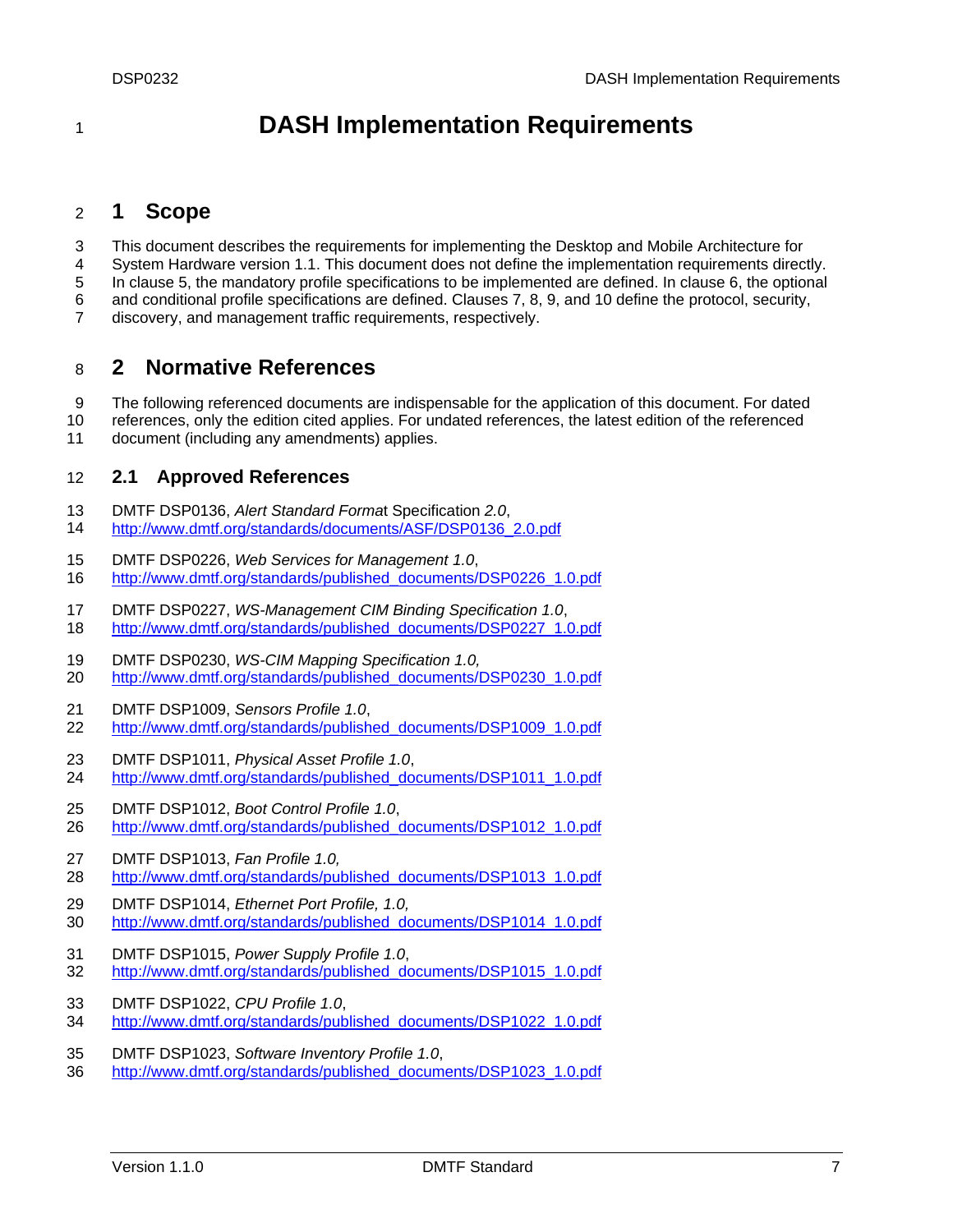- <span id="page-7-19"></span><span id="page-7-18"></span><span id="page-7-17"></span><span id="page-7-16"></span><span id="page-7-15"></span><span id="page-7-8"></span><span id="page-7-4"></span><span id="page-7-3"></span><span id="page-7-1"></span>DASH Implementation Requirements DSP0232 37 DMTF DSP1024, *Text Console Redirection Profile 1.0,*  38 [http://www.dmtf.org/standards/published\\_documents/DSP1024\\_1.0.pdf](http://www.dmtf.org/standards/published_documents/DSP1013_1.0.pdf) 39 DMTF DSP1025, *Software Update Profile 1.0,*  40 [http://www.dmtf.org/standards/published\\_documents/DSP1025\\_1.0.pdf](http://www.dmtf.org/standards/published_documents/DSP1025_1.0.pdf) 41 DMTF DSP1026, *System Memory Profile 1.0*, 42 [http://www.dmtf.org/standards/published\\_documents/DSP1026\\_1.0.pdf](http://www.dmtf.org/standards/published_documents/DSP1026_1.0.pdf) 43 DMTF DSP1027, *Power State Management Profile 1.0*, 44 [http://www.dmtf.org/standards/published\\_documents/DSP1027\\_1.0.pdf](http://www.dmtf.org/standards/published_documents/DSP1027_1.0.pdf) 45 DMTF DSP1029, *OS Status Profile 1.0,*  46 http://www.dmtf.org/standards/published documents/DSP1029 1.0.pdf 47 DMTF DSP1030, *Battery Profile 1.0,*  48 [http://www.dmtf.org/standards/published\\_documents/DSP1030\\_1.0.pdf](http://www.dmtf.org/standards/published_documents/DSP1030_1.0.pdf) 49 DMTF DSP1033, *Profile Registration Profile 1.0*, 50 [http://www.dmtf.org/standards/published\\_documents/DSP1033\\_1.0.pdf](http://www.dmtf.org/standards/published_documents/DSP1033_1.0.pdf) 51 DMTF DSP1034, *Simple Identity Management Profile 1.0*, 52 [http://www.dmtf.org/standards/published\\_documents/DSP1034\\_1.0.pdf](http://www.dmtf.org/standards/published_documents/DSP1034_1.0.pdf) 53 DMTF DSP1035, *Host LAN Network Port Profile 1.0,*  54 [http://www.dmtf.org/standards/published\\_documents/DSP1035\\_1.0.pdf](http://www.dmtf.org/standards/published_documents/DSP1035_1.0.pdf) 55 DMTF DSP1036, *IP Interface Profile 1.0,*  56 [http://www.dmtf.org/standards/published\\_documents/DSP1036\\_1.0.pdf](http://www.dmtf.org/standards/published_documents/DSP1036_1.0.pdf) 57 DMTF DSP1037, *DHCP Client Profile 1.0,*  58 [http://www.dmtf.org/standards/published\\_documents/DSP1037\\_1.0.pdf](http://www.dmtf.org/standards/published_documents/DSP1037_1.0.pdf) 59 DMTF DSP1038, *DNS Client Profile 1.0,*  60 [http://www.dmtf.org/standards/published\\_documents/DSP1038\\_1.0.pdf](http://www.dmtf.org/standards/published_documents/DSP1038_1.0.pdf) 61 DMTF DSP1039, *Role Based Authorization Profile 1.0*, 62 [http://www.dmtf.org/standards/published\\_documents/DSP1039\\_1.0.pdf](http://www.dmtf.org/standards/published_documents/DSP1039_1.0.pdf) 63 DMTF DSP1054, *Indications Profile 1.0,*  64 [http://www.dmtf.org/standards/published\\_documents/DSP1054\\_1.0.pdf](http://www.dmtf.org/standards/published_documents/DSP1054_1.0.pdf) 65 DMTF DSP1058, *Base Desktop and Mobile Profile 1.0*, 66 [http://www.dmtf.org/standards/published\\_documents/DSP1058\\_1.0.pdf](http://www.dmtf.org/standards/published_documents/DSP1058_1.0.pdf) 67 DMTF DSP1061, *BIOS Management Profile 1.0,*  68 [http://www.dmtf.org/standards/published\\_documents/DSP1061\\_1.0.pdf](http://www.dmtf.org/standards/published_documents/DSP1061_1.0.pdf) 69 DMTF DSP1070, *Opaque Management Data Profile 1.0,*  70 [http://www.dmtf.org/standards/published\\_documents/DSP1070\\_1.0.pdf](http://www.dmtf.org/standards/published_documents/DSP1070_1.0.pdf) 71 DMTF DSP1076, *KVM Redirection 1.0,*  72 [http://www.dmtf.org/standards/published\\_documents/DSP1076\\_1.0.pdf](http://www.dmtf.org/standards/published_documents/DSP1076_1.0.pdf) 73 DMTF DSP1077, *USB Redirection Profile 1.0,*
- <span id="page-7-20"></span><span id="page-7-14"></span><span id="page-7-12"></span><span id="page-7-11"></span><span id="page-7-9"></span><span id="page-7-7"></span><span id="page-7-6"></span><span id="page-7-5"></span><span id="page-7-2"></span><span id="page-7-0"></span>74 [http://www.dmtf.org/standards/published\\_documents/DSP1077\\_1.0.pdf](http://www.dmtf.org/standards/published_documents/DSP1077_1.0.pdf)
- <span id="page-7-13"></span>75 DMTF DSP1086, *Media Redirection Profile 1.0,*
- 76 [http://www.dmtf.org/standards/published\\_documents/DSP1086\\_1.0.pdf](http://www.dmtf.org/standards/published_documents/DSP1086_1.0.pdf)
- <span id="page-7-10"></span>77 DMTF DSP8007 *Platform Message Registry 1.0,*
- 78 [http://schemas.dmtf.org/wbem/messageregistry/1/dsp8007\\_1.0.xml](http://schemas.dmtf.org/wbem/messageregistry/1/dsp8007_1.0.xml)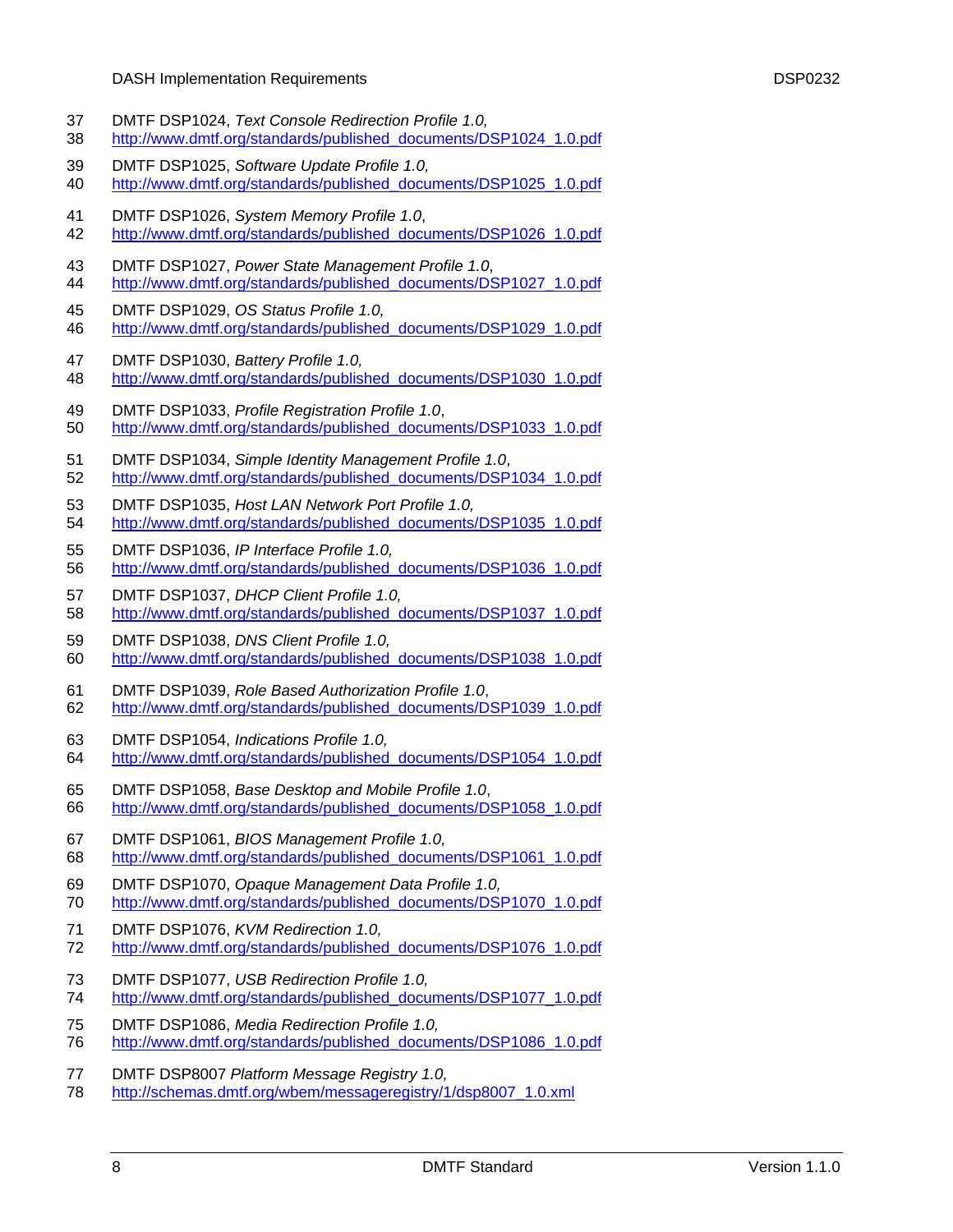- 79 DMTF DSP8030, DASH Namespace Schema 1.0*,* <http://schemas.dmtf.org/wbem/dash/1/dash.xsd>
- <span id="page-8-2"></span>80 IETF RFC 2246, T. Dierks et al., *The TLS Protocol Version 1.0*,<http://www.ietf.org/rfc/rfc2246.txt>
- <span id="page-8-5"></span>81 IETF RFC 4106, J. Viega and D. McGrew, *The Use of Galois/Counter Mode (GCM) in IPsec*  82 *Encapsulating Security Payload (ESP)*, <http://www.rfc-editor.org/rfc/rfc4106.txt>
- <span id="page-8-3"></span>83 IETF RFC 4301, S. Kent, *Security Architecture for the Internet Protocol*,
- 84 <http://www.rfc-editor.org/rfc/rfc4301.txt>
- <span id="page-8-4"></span>85 IETF RFC 4303, S. Kent, *IP Encapsulating Security Payload*,<http://www.ietf.org/rfc/rfc4303.txt>

#### <span id="page-8-0"></span>86 **2.2 Other References**

- 87 ISO/IEC Directives, Part 2, *Rules for the structure and drafting of International Standards*,
- 88 <http://isotc.iso.org/livelink/livelink.exe?func=ll&objId=4230456&objAction=browse&sort=subtype>

#### <span id="page-8-1"></span>89 **3 Terms and Definitions**

- 90 For the purposes of this document, the following terms and definitions apply.
- 91 **3.1**
- 92 **can**
- 93 used for statements of possibility and capability, whether material, physical, or causal
- 94 **3.2**
- 95 **cannot**
- 96 used for statements of possibility and capability, whether material, physical, or causal
- 97 **3.3**

#### 98 **conditional**

- 99 100 indicates requirements to be followed strictly in order to conform to the document when the specified conditions are met
- 101 **3.4**
- 102 **mandatory**
- 103 104 indicates requirements to be followed strictly in order to conform to the document and from which no deviation is permitted
- 105 **3.5**
- 106 **may**
- 107 indicates a course of action permissible within the limits of the document
- 108 **3.6**
- 109 **need not**
- 110 indicates a course of action permissible within the limits of the document
- 111 **3.7**
- 112 **optional**
- 113 indicates a course of action permissible within the limits of the document
- 114 **3.8**
- 115 **shall**
- 116 indicates requirements to be followed strictly in order to conform to the document and from which no
- 117 deviation is permitted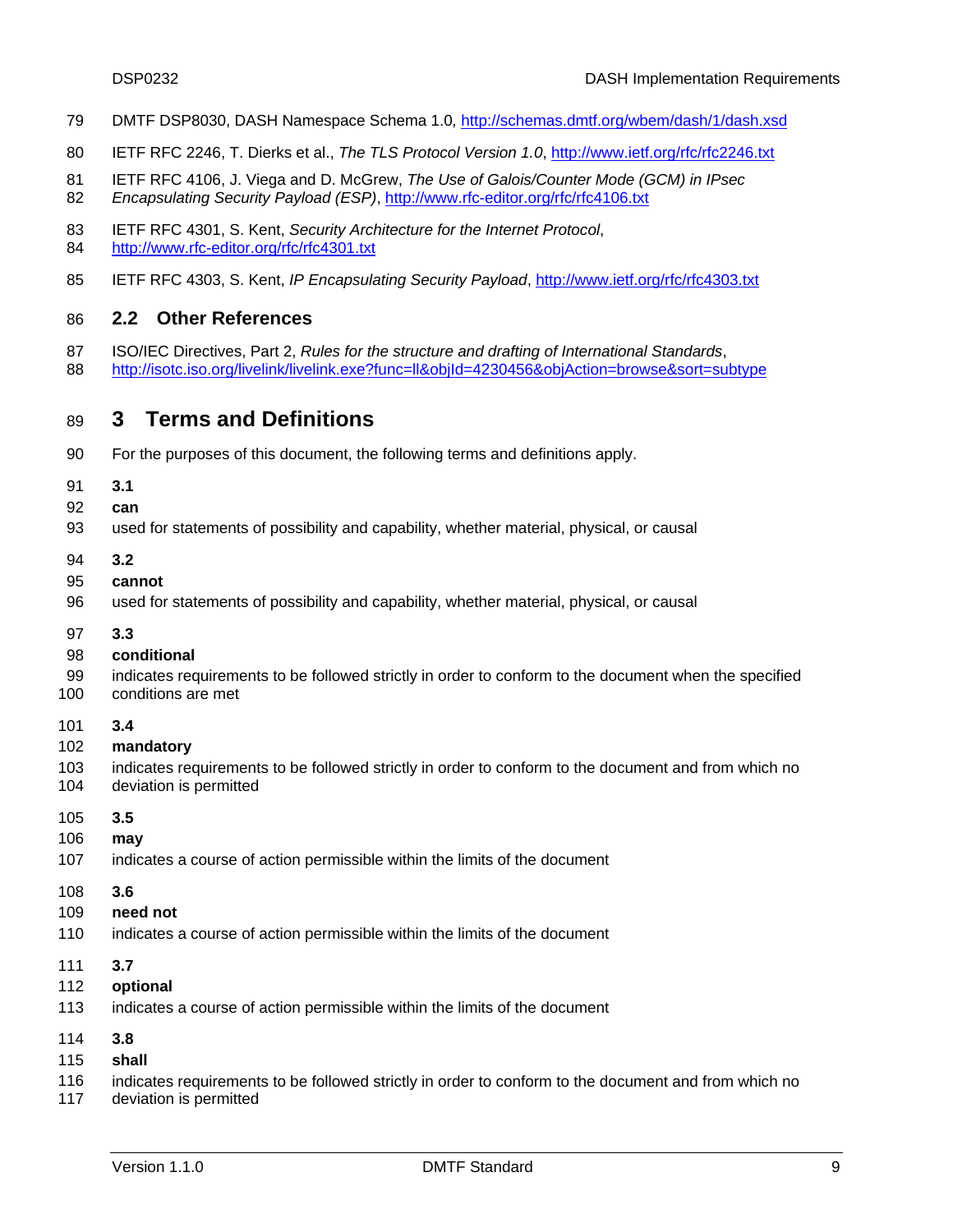- **3.9**
- **shall not**
- indicates requirements to be followed in order to conform to the document and from which no deviation is permitted
- **3.10**
- **should**
- indicates that among several possibilities, one is recommended as particularly suitable, without
- mentioning or excluding others, or that a certain course of action is preferred but not necessarily required
- **3.11**
- **should not**
- indicates that a certain possibility or course of action is deprecated but not prohibited

#### <span id="page-9-0"></span>**4 Symbols and Abbreviated Terms**

- The following symbols and abbreviations are used in this document.
- **4.1**
- **ASF**
- Alert Standard Format
- **4.2**
- **IANA**
- Internet Assigned Numbers Authority
- **4.3**
- **IP**
- Internet Protocol
- **4.4**
- **MAC**
- Media Access Control
- **4.5**
- **MAP**
- Management Access Point
- **4.6**
- **RMCP**
- Remote Management and Control Protocol
- **4.7**
- **TCP**
- Transmission Control Protocol
- **4.8**
- **TLS**
- Transport Layer Security
- **4.9**
- **UDP**
- User Datagram Protocol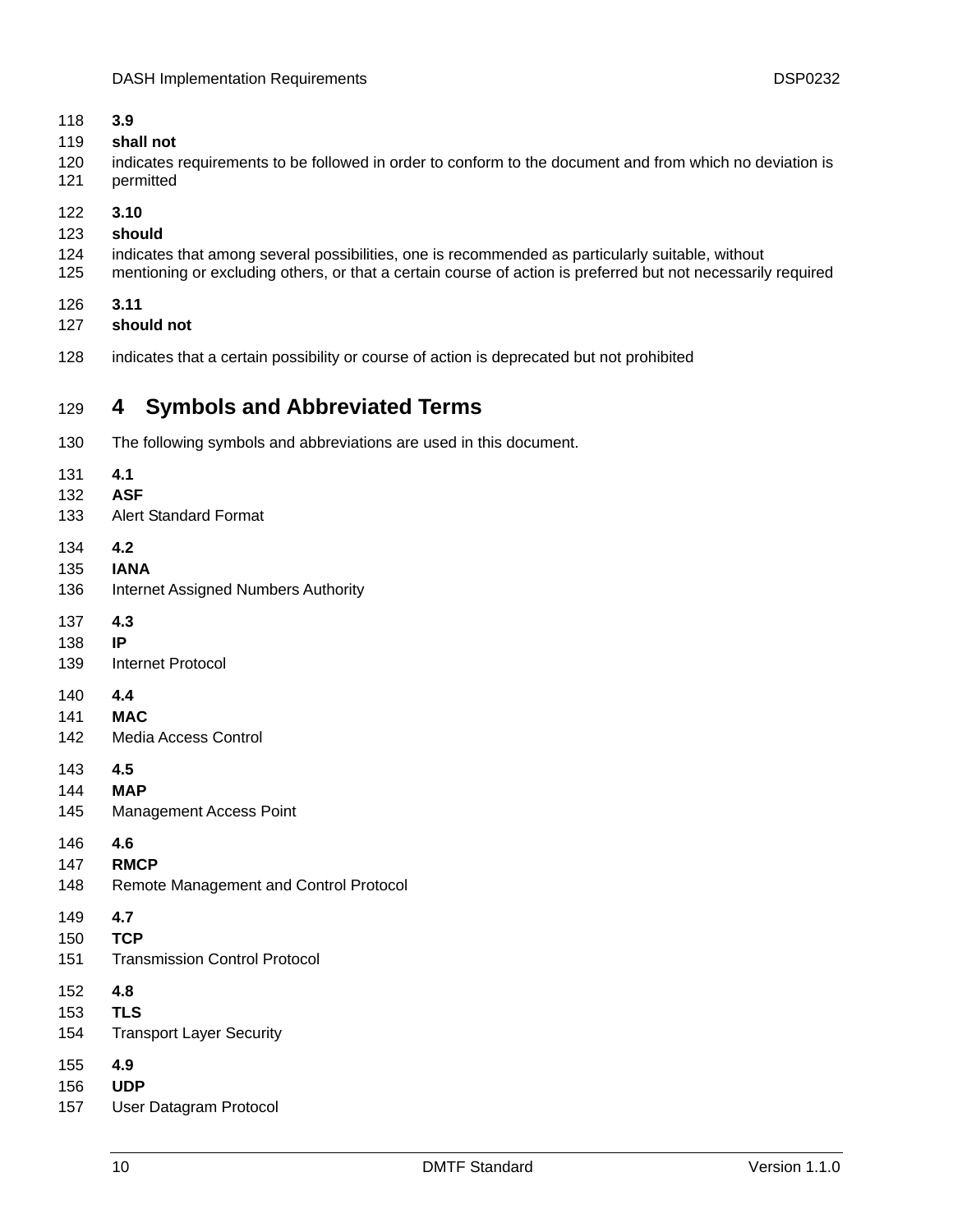- 158 **4.10**
- 159 **URI**
- 160 Uniform Resource Identifier
- 161 **4.11**
- 162 **WS**
- 163 Web Services

## <span id="page-10-0"></span>164 **5 Mandatory Profiles and Specifications**

- 165 166 The mandatory profiles and specifications shown in [Table 1](#page-10-1) shall be implemented in accordance with this specification.
- <span id="page-10-1"></span>167

**Table 1 – Mandatory Profiles and Specifications** 

| <b>Name</b>                                       | <b>Number</b>  | <b>Version</b> | <b>Description</b> |
|---------------------------------------------------|----------------|----------------|--------------------|
| <b>Base Desktop and Mobile Profile</b>            | <b>DSP1058</b> | 1.0            |                    |
| <b>Profile Registration Profile</b>               | <b>DSP1033</b> | 1.0            |                    |
| <b>Role Based Authorization Profile</b>           | <b>DSP1039</b> | 1.0            |                    |
| Simple Identity Management Profile                | <b>DSP1034</b> | 1.0            |                    |
| <b>WS-Management Specification</b>                | <b>DSP0226</b> | 1.0            |                    |
| <b>WS-Management CIM Binding</b><br>Specification | <b>DSP0227</b> | 1.0            |                    |
| <b>WS-CIM Mapping Specification</b>               | <b>DSP0230</b> | 1.0            |                    |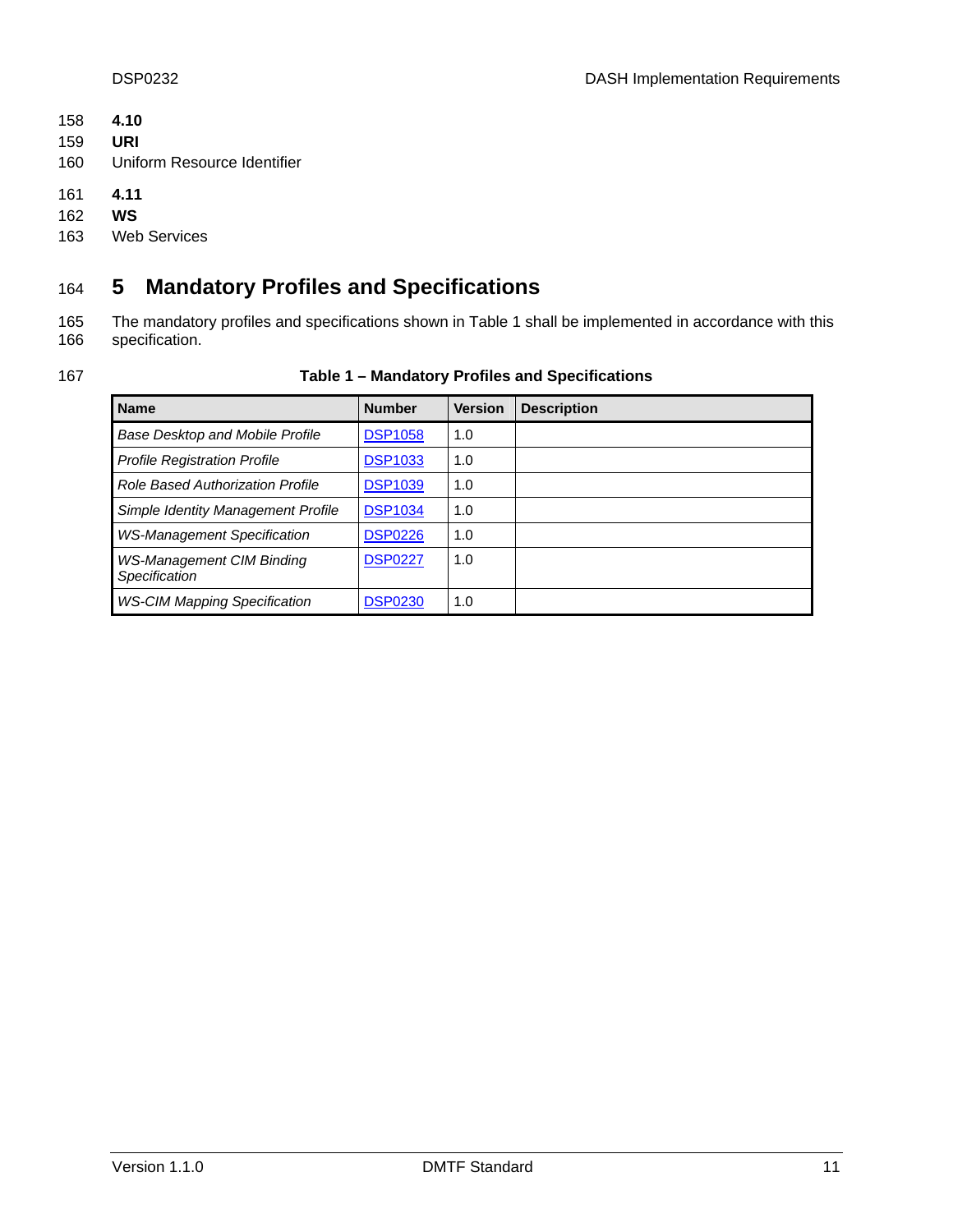## <span id="page-11-0"></span>168 **6 Optional Profiles**

The optional profiles shown in [Table 2](#page-11-1) may be implemented. When a profile is implemented, the 169

requirements specified in this section shall be met. 170

<span id="page-11-1"></span>

| Table 2 - Optional Profiles |
|-----------------------------|
|                             |

| <b>Name</b>                             | <b>Number</b>  | <b>Version</b> | <b>Description</b>                                                                                                                                                                                                                                                                                                                                                                                                                                                                                                                                      |
|-----------------------------------------|----------------|----------------|---------------------------------------------------------------------------------------------------------------------------------------------------------------------------------------------------------------------------------------------------------------------------------------------------------------------------------------------------------------------------------------------------------------------------------------------------------------------------------------------------------------------------------------------------------|
| <b>Battery Profile</b>                  | <b>DSP1030</b> | 1.0            |                                                                                                                                                                                                                                                                                                                                                                                                                                                                                                                                                         |
| <b>BIOS Management Profile</b>          | <b>DSP1061</b> | 1.0            |                                                                                                                                                                                                                                                                                                                                                                                                                                                                                                                                                         |
| <b>Boot Control Profile</b>             | <b>DSP1012</b> | 1.0            |                                                                                                                                                                                                                                                                                                                                                                                                                                                                                                                                                         |
| <b>CPU Profile</b>                      | <b>DSP1022</b> | 1.0            |                                                                                                                                                                                                                                                                                                                                                                                                                                                                                                                                                         |
| <b>DHCP Client Profile</b>              | <b>DSP1037</b> | 1.0            |                                                                                                                                                                                                                                                                                                                                                                                                                                                                                                                                                         |
| <b>DNS Client Profile</b>               | <b>DSP1038</b> | 1.0            |                                                                                                                                                                                                                                                                                                                                                                                                                                                                                                                                                         |
| <b>Ethernet Port Profile</b>            | <b>DSP1014</b> | 1.0            |                                                                                                                                                                                                                                                                                                                                                                                                                                                                                                                                                         |
| <b>Fan Profile</b>                      | <b>DSP1013</b> | 1.0            |                                                                                                                                                                                                                                                                                                                                                                                                                                                                                                                                                         |
| <b>Host LAN Network Port Profile</b>    | <b>DSP1035</b> | 1.0            |                                                                                                                                                                                                                                                                                                                                                                                                                                                                                                                                                         |
| <b>Indications Profile</b>              | <b>DSP1054</b> | 1.0            | An instance of one of the concrete subclasses of<br>CIM_Indication shall be the payload of a WS-Eventing<br>message. The contents for AlertIndication should be<br>drawn from Platform Message Registry (DSP8007).<br>It is recommended that any vendor-specific messages<br>are formulated with a published message registry with<br>the owning entity other than the DMTF. Vendor-specific<br>messages should be defined in a vendor-specific<br>message registry that is conformant with the DMTF<br>Message Registry Schema, as defined in DSP4006. |
| IP Interface Profile                    | <b>DSP1036</b> | 1.0            |                                                                                                                                                                                                                                                                                                                                                                                                                                                                                                                                                         |
| <b>KVM Redirection Profile</b>          | <b>DSP1076</b> | 1.0            |                                                                                                                                                                                                                                                                                                                                                                                                                                                                                                                                                         |
| <b>Media Redirection Profile</b>        | <b>DSP1086</b> | 1.0            |                                                                                                                                                                                                                                                                                                                                                                                                                                                                                                                                                         |
| Opaque Management Data Profile          | <b>DSP1070</b> | 1.0            |                                                                                                                                                                                                                                                                                                                                                                                                                                                                                                                                                         |
| <b>OS Status Profile</b>                | <b>DSP1029</b> | 1.0            |                                                                                                                                                                                                                                                                                                                                                                                                                                                                                                                                                         |
| <b>Physical Asset Profile</b>           | <b>DSP1011</b> | 1.0            |                                                                                                                                                                                                                                                                                                                                                                                                                                                                                                                                                         |
| Power State Management Profile          | <b>DSP1027</b> | 1.0            |                                                                                                                                                                                                                                                                                                                                                                                                                                                                                                                                                         |
| Power Supply Profile                    | <b>DSP1015</b> | 1.0            |                                                                                                                                                                                                                                                                                                                                                                                                                                                                                                                                                         |
| <b>Sensors Profile</b>                  | <b>DSP1009</b> | 1.0            |                                                                                                                                                                                                                                                                                                                                                                                                                                                                                                                                                         |
| Software Inventory Profile              | <b>DSP1023</b> | 1.0            |                                                                                                                                                                                                                                                                                                                                                                                                                                                                                                                                                         |
| Software Update Profile                 | <b>DSP1025</b> | 1.0            |                                                                                                                                                                                                                                                                                                                                                                                                                                                                                                                                                         |
| <b>System Memory Profile</b>            | <b>DSP1026</b> | 1.0            |                                                                                                                                                                                                                                                                                                                                                                                                                                                                                                                                                         |
| <b>Text Console Redirection Profile</b> | <b>DSP1024</b> | 1.0            |                                                                                                                                                                                                                                                                                                                                                                                                                                                                                                                                                         |
| <b>USB Redirection Profile</b>          | <b>DSP1077</b> | 1.0            |                                                                                                                                                                                                                                                                                                                                                                                                                                                                                                                                                         |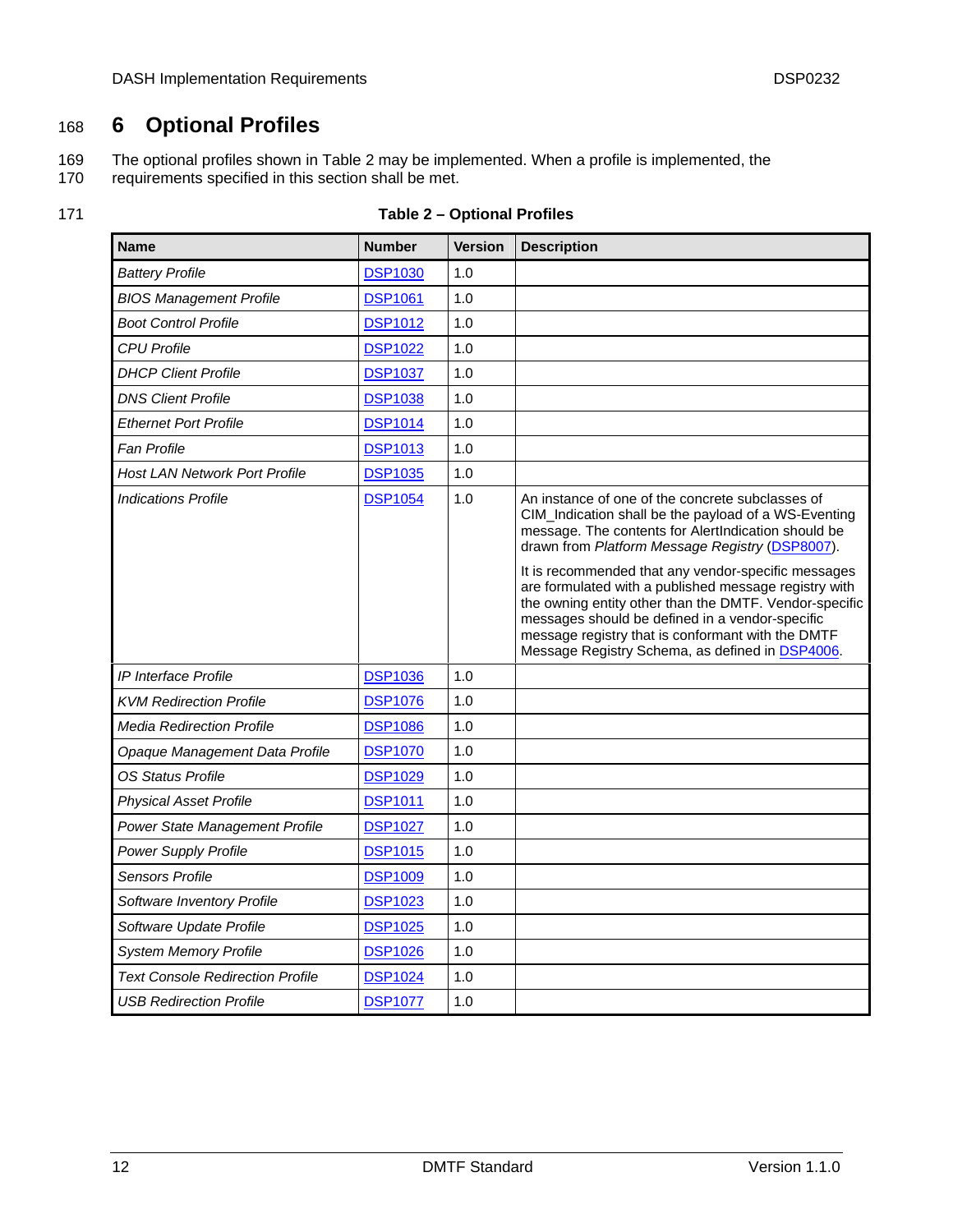#### <span id="page-12-0"></span>172 **7 Protocol Implementation Requirements**

- A DASH-compliant implementation shall use a CIM-based data model for representing managed 173
- resources and services. This section describes the Management Protocol and Transport Protocol requirements for a DASH implementation. 174 175

#### <span id="page-12-1"></span>176 **7.1 Management Protocol**

- 177 It is mandatory for DASH implementations to use the protocol defined in *Web Services for Management*
- *Specification* ([DSP0226\)](#page-6-3) as the management protocol for supporting operations. The implementation of 178
- the Web Services Management protocol shall expose CIM schema. 179

#### 180 **7.1.1 XML Namespaces**

- 181 The following URI identifies an XML namespace that contains DASH-specific XML definitions
- 182 (1) http://schemas.dmtf.org/wbem/dash/1/dash.xsd

#### 183 **7.1.2 WS-Transfer**

- 184 It is mandatory for DASH implementations to support WS-Transfer as described in clause 7 of [DSP0226.](#page-6-3) [Table 3](#page-12-2) defines support for WS-Transfer operations and their respective DASH requirements.
- 185
- <span id="page-12-2"></span>186

#### **Table 3 – WS-Transfer Operations**

| <b>Operation</b> | <b>Requirement</b> | <b>Notes</b>                                                                                                                                                            |
|------------------|--------------------|-------------------------------------------------------------------------------------------------------------------------------------------------------------------------|
| Get              | Mandatory          | This operation retrieves resource representations.                                                                                                                      |
| Put              | Conditional        | This operation updates resources. If an<br>implemented profile requires ModifyInstance<br>support, the Put operation shall be supported to<br>fulfill that requirement. |
| Create           | Conditional        | This operation creates resource instances. If an<br>implemented profile requires CreateInstance<br>support, the Create operation shall be supported.                    |
| Delete           | Conditional        | This operation deletes resources. If an<br>implemented profile requires DeleteInstance<br>support, the Delete operation shall be supported.                             |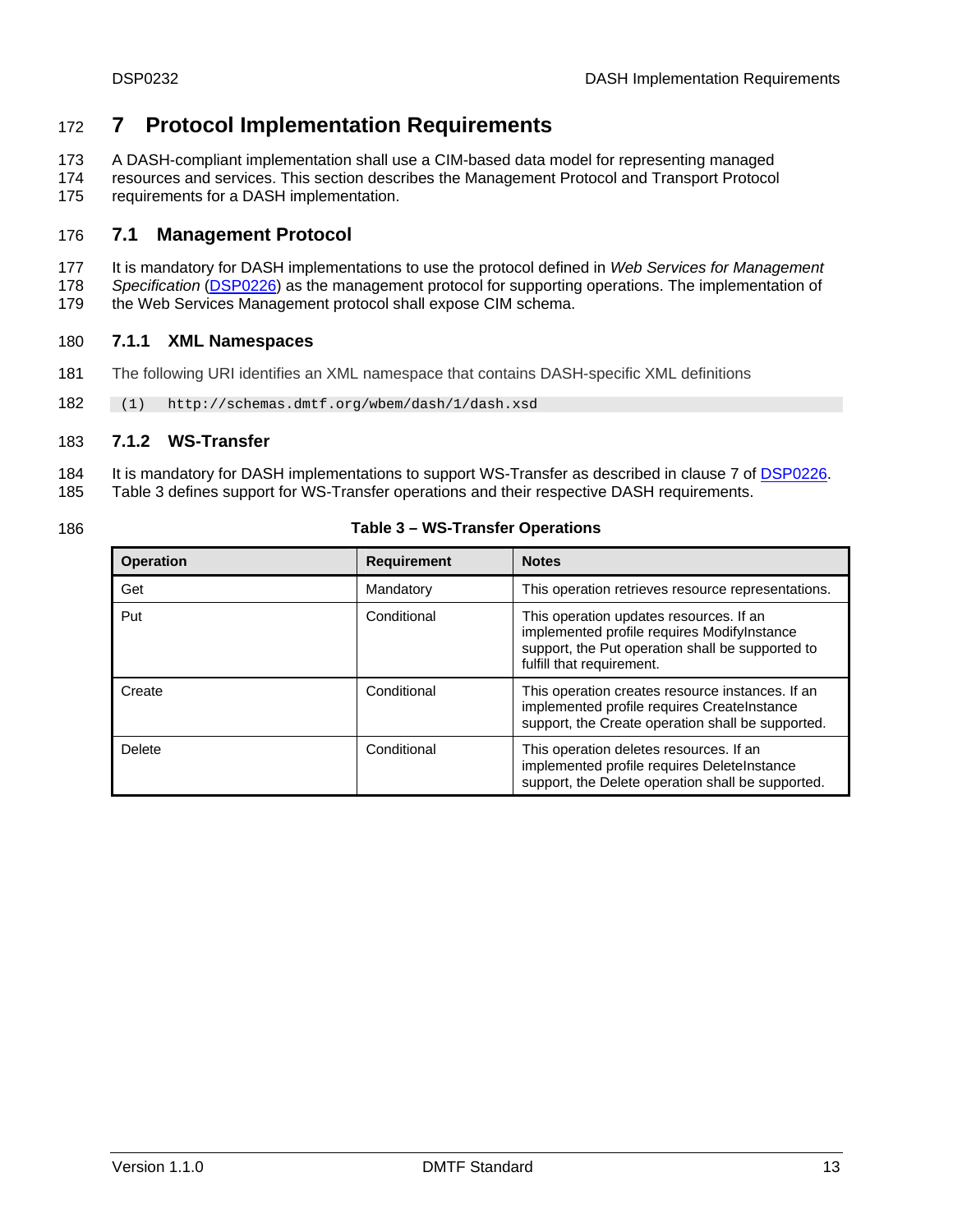#### 187 **7.1.3 WS-Enumeration**

188 It is mandatory for DASH implementations to support WS-Enumeration as described in clause 8 of

[DSP0226.](#page-6-3) [Table 4](#page-13-0) defines support for WS-Enumeration operations and their respective DASH requirements. 189 190

#### <span id="page-13-0"></span>191 **Table 4 – WS-Enumeration Operations**

| <b>Operation</b> | <b>Requirement</b> | <b>Messages</b>                                                                          |
|------------------|--------------------|------------------------------------------------------------------------------------------|
| Enumerate        | Mandatory          | This operation is used to initiate an enumeration<br>and receive an enumeration context. |
| Pull             | Mandatory          | This operation is used to pull a sequence of<br>elements of a resource.                  |
| Renew            | Optional           | See Rule R8.1-4 in DSP0226. Implementation of<br>this operation is not recommended.      |
| GetStatus        | Optional           | See Rule R8.1-4 in DSP0226. Implementation of<br>this operation is not recommended.      |
| Release          | Mandatory          | This operation is used to release an enumeration<br>context.                             |
| EnumerationEnd   | Optional           | See Rule R8.1-4 in DSP0226. Implementation of<br>this operation is not recommended.      |

- It is recommended that the wsman:OptimizeEnumeration option be implemented as a child element of the 192
- wsen:Enumerate element. Refer to clause 8.2.3 of **DSP0226** for details. The service shall accept the 193
- 194 element, but it does not have to honor it as described in Rule R8.2.3-1 of [DSP0226.](#page-6-3)

#### 195 **7.1.3.1 WS-Enumeration Filter Dialects**

- 196 It is optional for DASH implementations to support Selector Filter Dialect for filtered enumeration and
- subscription as described in Annex E of **DSP0226**. This recommendation does not contravene Rule 198 R8.2.1-5 of <u>[DSP0226](#page-6-3)</u>. 197
- 199 It is optional for DASH implementations to support *Association Queries* with the the dialect filter URI as 200 specified in [DSP0227.](#page-6-4)
- 201 It is optional for DASH implementations to support the CQL filter dialect for enumeration as described in 202 clause 7.1 of [DSP0227](#page-6-4). This clause does not contravene Rule R8.2.1-5 of [DSP0226](#page-6-3).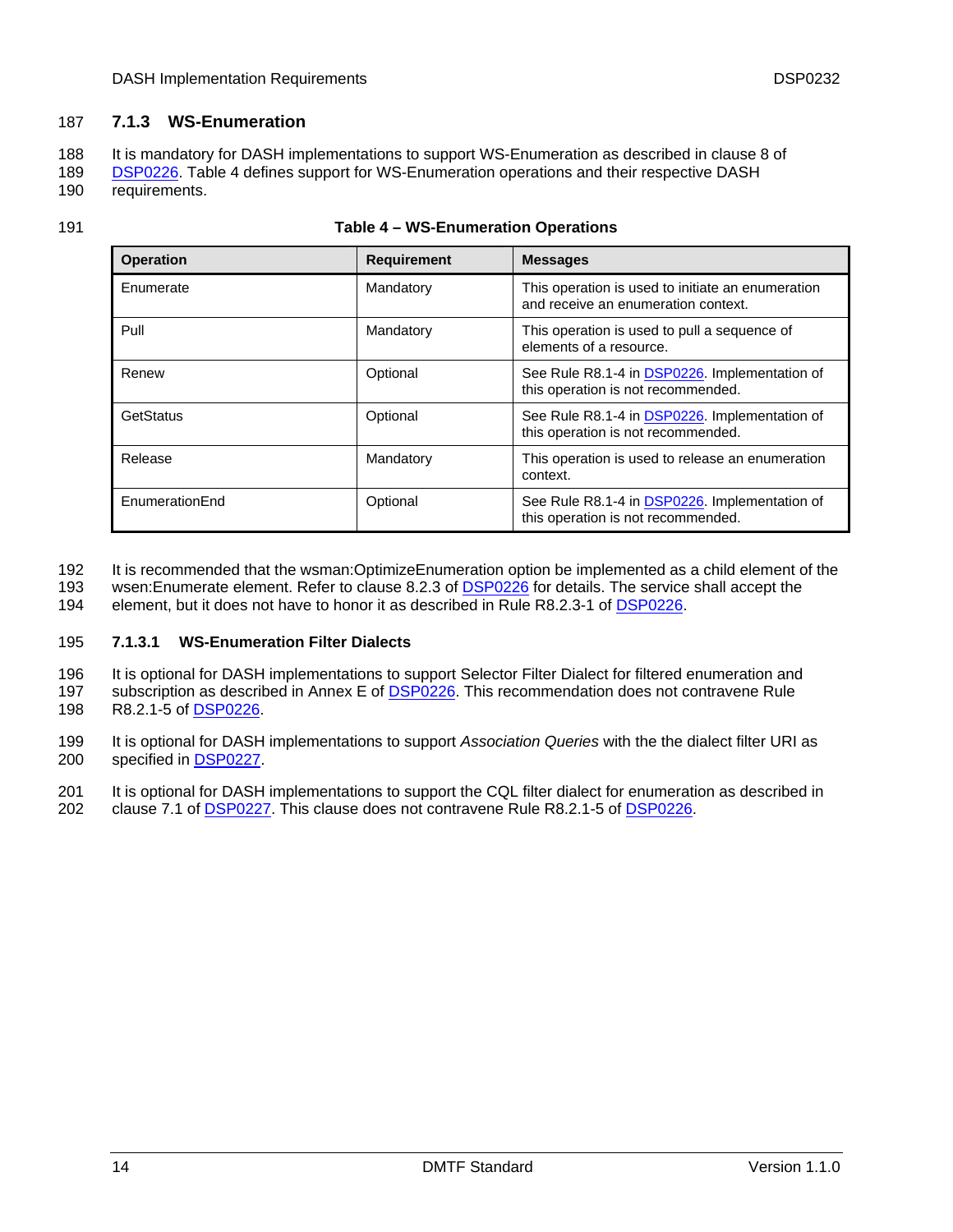#### <span id="page-14-2"></span>203 **7.1.4 WS-Eventing**

Support for WS-Eventing is conditional. A service advertising conformance to the *Indications Profile* shall support WS-Eventing as described in clause 10 of **DSP0226** and is further constrained by the definition 204 described in this section [7.1.4.](#page-14-2) [Table 5](#page-14-0) defines support for WS-Eventing operations and their respective 205 206

207 DASH requirements.

<span id="page-14-0"></span>208

| <b>Operation</b> | <b>Requirement</b> | <b>Notes</b>                                                                         |
|------------------|--------------------|--------------------------------------------------------------------------------------|
| Subscribe        | Mandatory          |                                                                                      |
| Renew            | Mandatory          |                                                                                      |
| Unsubscribe      | Mandatory          |                                                                                      |
| SubscriptionEnd  | Optional           |                                                                                      |
| GetStatus        | Optional           | See Rule R10.3-1 in DSP0226. Implementation of<br>this operation is not recommended. |

#### <span id="page-14-3"></span>209 **7.1.4.1 WS-Eventing Messaging Security**

- 210 For WS-Eventing the messaging security defined in [Table 6](#page-14-1) should be followed.
- <span id="page-14-1"></span>

#### 211 **Table 6 – WS-Eventing Message Security Recommendations**

| <b>Plane</b> | <b>WS-Eventing Message</b> | <b>Recommended Security</b><br><b>Class</b>                                                                             | <b>Security Principal Requiring</b><br><b>Authentication</b> |
|--------------|----------------------------|-------------------------------------------------------------------------------------------------------------------------|--------------------------------------------------------------|
| Control      | wse:Subscribe              | Class B as defined in section<br>8.1, because it can carry<br>sensitive information                                     | Subscriber                                                   |
|              | wse:Renew                  | Class B, because it can carry<br>sensitive information                                                                  | Subscriber                                                   |
|              | wse:SubscriptionEnd        | Class B, because it can carry<br>sensitive information                                                                  | Subscriber                                                   |
|              | wse:Unsubscribe            | Class B, because it can carry<br>sensitive information                                                                  | Subscriber                                                   |
| Delivery     | wse:Delivery (Push)        | Class A or B as defined in<br>section 8.1 (B for sensitive<br>information or for more<br>compute-intensive information) | MAP, but not necessarily with its<br>own credentials         |
|              | wse:Delivery (PushWithAck) | Class A or B (B for sensitive<br>information)                                                                           | MAP, but not necessarily with its<br>own credentials         |
|              | wse:Delivery (Batched)     | Class A or B (B for sensitive<br>information)                                                                           | MAP, but not necessarily with its<br>own credentials         |
|              | wsen: Pull (Pull delivery) | Class A or B (B for sensitive<br>information)                                                                           | Subscriber                                                   |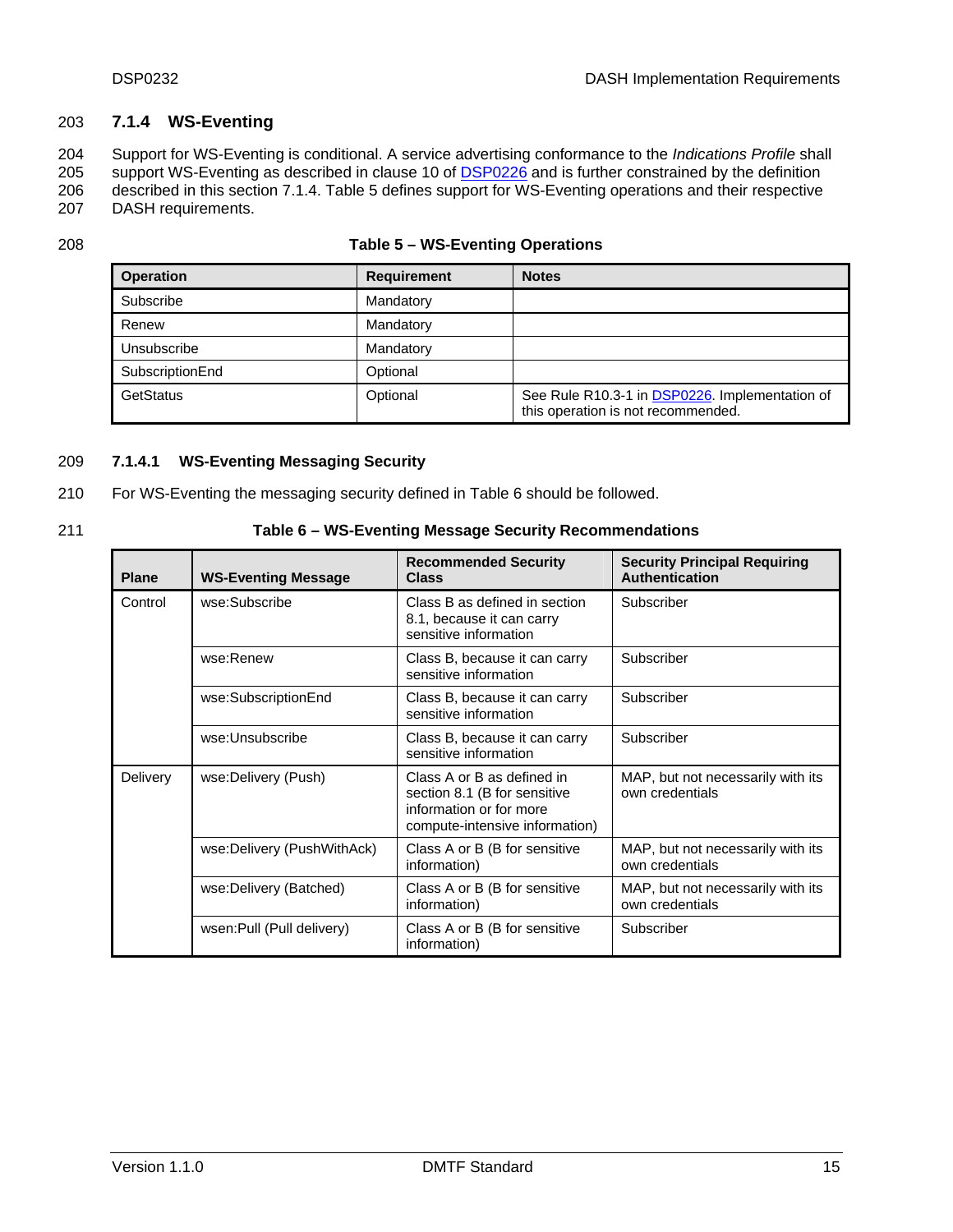#### 212 **7.1.4.2 WS-Eventing Delivery Mode**

- 213 DASH implementations shall support WS-Eventing Push Mode as described in clause 10.2.9.2 of
- [DSP0226.](#page-6-3) DASH implementations should support WS-Eventing PushWithAck Mode as described in 215 clause 10.2.9.3 of **[DSP0226](#page-6-3)**. 214

#### 216 **7.1.4.3 Subscription related property definition guidance**

- 217 218 The PersistenceType property in a CIM\_ListenerDestination instance created internally in response to wse:Subscribe should be set to 3 (Transient).
- 219 The value for the FailureTriggerTimeInterval property on the CIM\_IndicationSubscription or
- 220 221 CIM\_FilterCollectionSubscription instance created internally in response to wse:Subscribe should be to 30 seconds.

#### <span id="page-15-0"></span>222 **7.2 Transport Protocol**

DASH implementations shall use HTTP 1.1 as the SOAP transport for [DSP0226](#page-6-3). For detailed information about the transport protocol required by DASH, refer to section 5.2 of the *Systems Management*  223 224

225 Architecture for Mobile and Desktop Hardware White Paper ([DSP2014\)](#page-22-2).

#### <span id="page-15-1"></span>226 **8 Security Implementation Requirements**

227 228 This section describes transport requirements, roles and authorization, user account management, and authentication.

#### <span id="page-15-2"></span>229 **8.1 Transport Requirements**

- 230 DASH defines two security classes for HTTP 1.1 transport:
- 231 232 233 234 1) **Class A**: The security class A requires HTTP digest authentication for the user authentication. For this class, no encryption capabilities are required beyond the encryption of the password during the digest authentication exchange. If class A is implemented, MD5 digest algorithm shall be supported.
	-
- **String = "HTTP\_DIGEST"**
- URI = http://schemas.dmtf.org/wbem/wsman/1/wsman/secprofile/http/digest
- 237 238 239 2) **Class B**: This class defines three security profiles that are based on either TLS or IPsec with specifically selected modes and cryptographic algorithms. For class B compliance, the support for at least one of the following security profiles is mandatory:
- 240 **String = "HTTP\_TLS\_1"**
- 241

244

235 236

- 
- URI = http://schemas.dmtf.org/wbem/wsman/1/wsman/secprofile/https/digest
- 242 **String = "HTTP\_TLS\_2"**
- 243
- **String = "HTTP\_IPSEC"**
- 245
- URI = http://schemas.dmtf.org/wbem/wsman/1/wsman/secprofile/http/digest/ipsec

URI = http://schemas.dmtf.org/wbem/wsman/1/wsman/secprofile/https/basic

246 247 A DASH implementation shall support at least one of the preceding security classes. It is recommended that a DASH implementation be Class B compliant for privacy/confidentiality and additional security.

248 Refer to [7.1.4.1](#page-14-3) for WS-Eventing security requirements.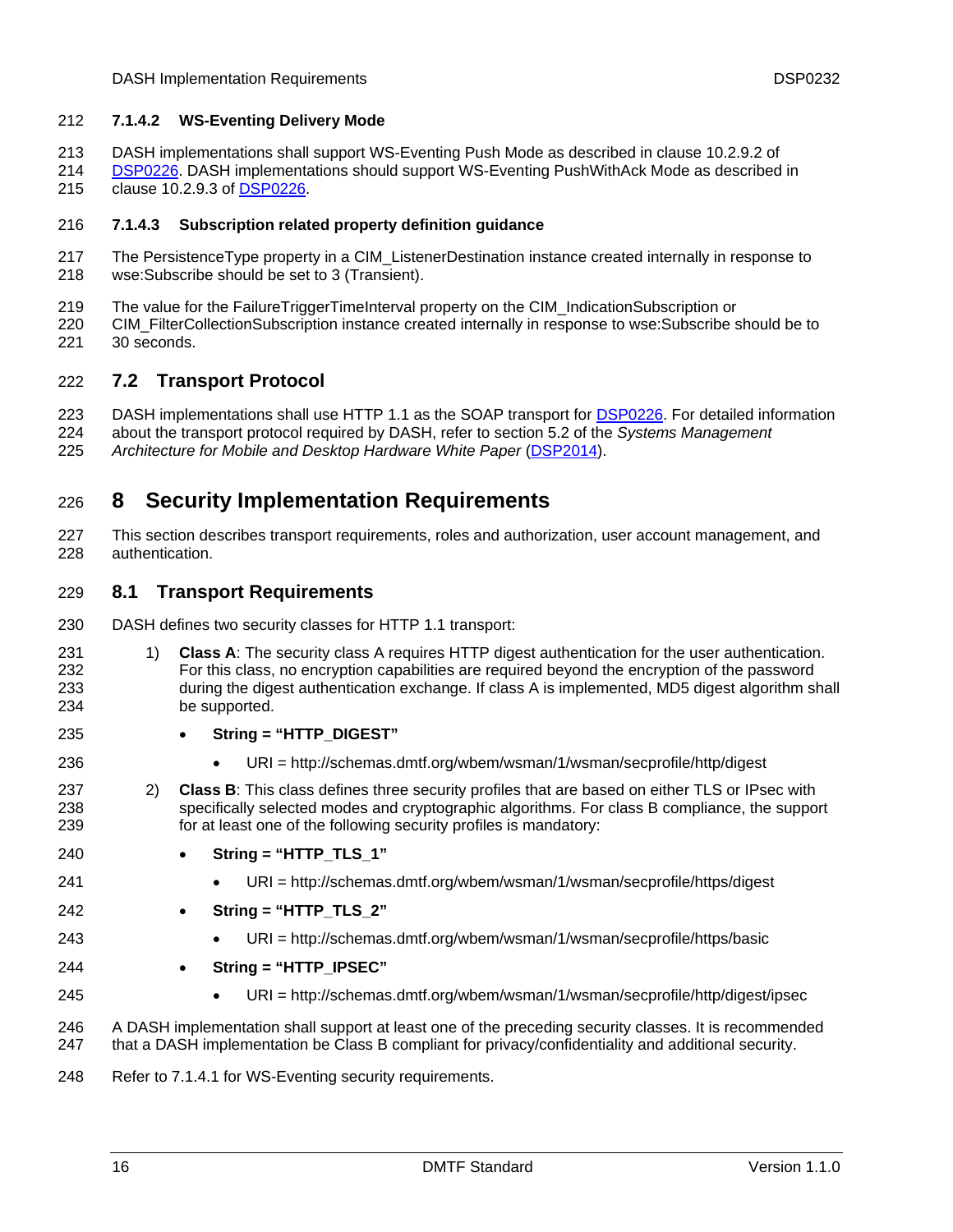#### 249 **8.1.1 Cryptographic Algorithms and Cipher Suites**

[Table 7](#page-16-2) lists the required cryptographic algorithms or cipher suites for the security profiles mentioned in this section. 250 251

<span id="page-16-2"></span>

| 252 | Table 7 – Required Cryptographic Algorithms or Cipher Suites |
|-----|--------------------------------------------------------------|
|-----|--------------------------------------------------------------|

| <b>Security Profile</b> | <b>Required Algorithm(s) or Cipher suite</b>                                                                                  | <b>Notes</b>                            |
|-------------------------|-------------------------------------------------------------------------------------------------------------------------------|-----------------------------------------|
| "HTTP DIGEST"           | MD <sub>5</sub>                                                                                                               |                                         |
| "HTTP TLS 1"            | TLS_RSA_WITH_AES_128_CBC_SHA (for TLS) and                                                                                    | TLS version 1.0                         |
|                         | MD5 (for HTTP digest)                                                                                                         | Refer to RFC 3268<br>and 2246.          |
| "HTTP TLS 2"            | TLS RSA WITH AES 128 CBC SHA                                                                                                  | TLS version 1.0                         |
|                         |                                                                                                                               | Refer to RFC 3268<br>and 2246.          |
| "HTTP IPSEC"            | For IPsec: AES-GCM (key size: 128 bits, ICV or Digest<br>len: 16 B) or AES-CBC (Key size: 128 bits) with HMAC-<br>SHA1-96 and | Refer to RFC<br>4301, 4303, and<br>4106 |
|                         | For HTTP digest: MD5                                                                                                          |                                         |

#### <span id="page-16-0"></span>253 **8.2 Roles and Authorization**

[Table 8](#page-16-3) outlines the Operational Roles supported by DASH implementations and the respective DASH requirements. 254 255

#### <span id="page-16-3"></span>256 **Table 8 – Operational Roles Supported by DASH**

| <b>Operational Role</b> | Requirement | <b>Notes</b>                                                  |
|-------------------------|-------------|---------------------------------------------------------------|
| Read-only User          | Optional    | For detailed description of these roles see<br><b>DSP2014</b> |
| Optional<br>Operator    |             |                                                               |
| Administrator           | Mandatory   |                                                               |

A DASH-compliant service shall support the administrator role. An implementation may support the 257

operator and/or read-only user roles. All roles shall be modeled using [DSP1039](#page-7-2), *Role Based*  258

*Authorization Profile, 1.0.* 259

#### <span id="page-16-1"></span>260 **8.3 User Account Management**

261 262 The authentication and authorization mechanisms defined are tied with user account management. DASH implementations shall support a role-based authorization model.

263 Each user shall have the ability to modify its own account credentials, depending on the user's privileges.

264 An account in the administrator role shall be able to perform account management for all users. [Table 9](#page-17-2)

265 outlines the operations supported for user account management and the respective DASH requirements.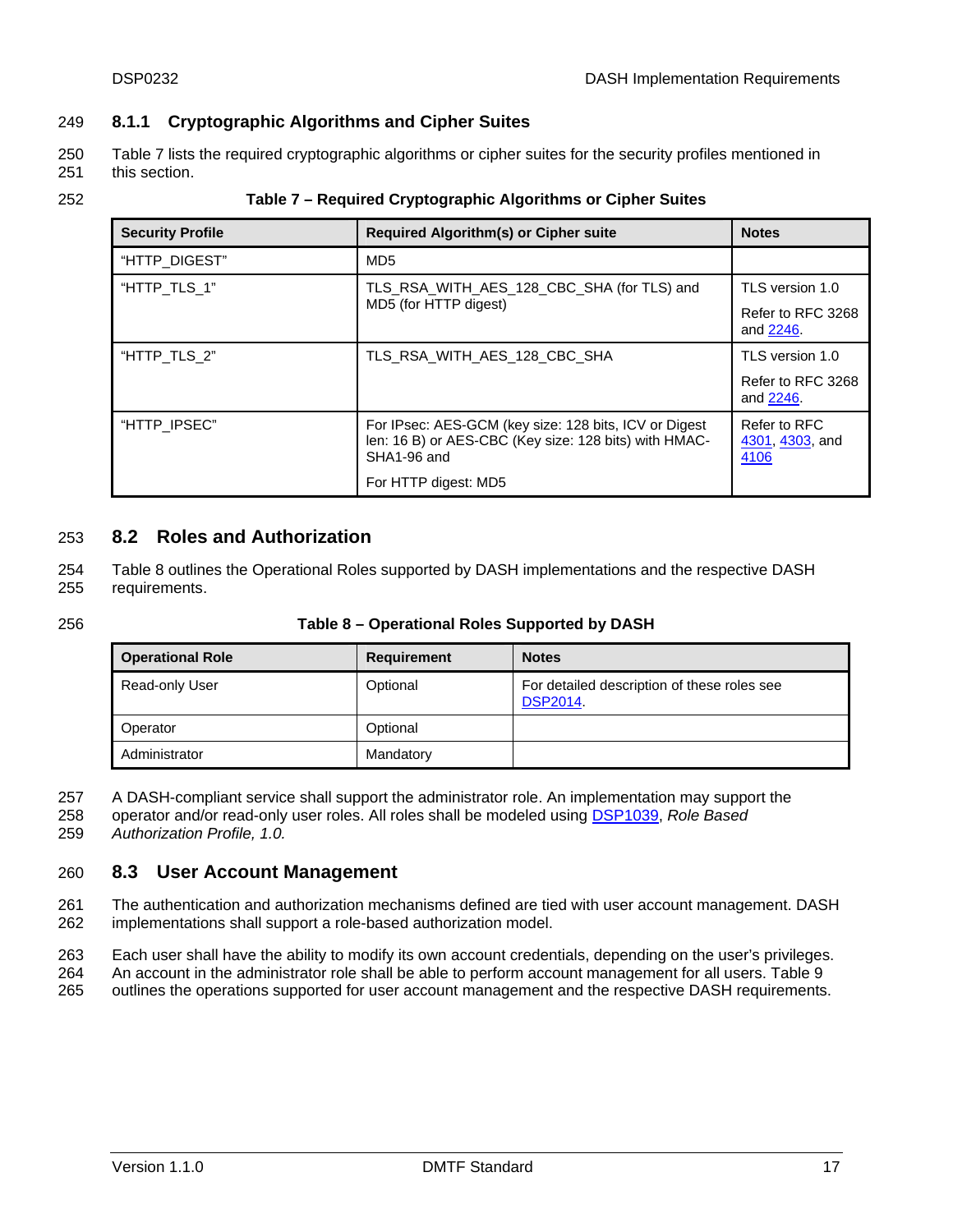#### <span id="page-17-2"></span>266 **Table 9 – User Account Operations**

| <b>Operation</b>                              | <b>Requirement</b> | <b>Notes</b>                            |
|-----------------------------------------------|--------------------|-----------------------------------------|
| Create an account                             | Optional           | Recommended for the administrator role  |
| Delete an account                             | Optional           | Recommended for the administrator role  |
| Enable an account                             | Optional           |                                         |
| Disable an account                            | Optional           |                                         |
| Modify the privileges of an account           | Optional           |                                         |
| Modify the password of an account             | Mandatory          | Required for the administrator account. |
| Change the role of an account                 | Optional           |                                         |
| Create a group of accounts                    | Optional           |                                         |
| Delete a group of accounts                    | Optional           |                                         |
| Add an account to a group                     | Optional           |                                         |
| Remove an account from a group                | Optional           |                                         |
| Change the role of a group                    | Optional           |                                         |
| Modify the privileges of a group              | Optional           |                                         |
| Change the associations of roles and accounts | Optional           | Recommended for the administrator role  |

The modifications of privileges include the changing of bindings between accounts or groups and roles. 267

All operations defined in [Table 9](#page-17-2) shall be performed using operations as defined in DMTF [DSP1039](#page-7-2), *Role*  268

269 Based Authorization Profile, 1.0 and DMTF **DSP1034**, Simple Identity Management Profile, 1.0.

#### <span id="page-17-0"></span>270 **8.4 Authentication Mechanisms**

- 271 272 DASH implementations shall support User-Level authentication. DASH implementations may support twolevel (Machine-Level and User-Level) authentication.
- 273 274 [Table 10](#page-17-3) outlines requirements for the three types of authentication mechanisms supported by DASH 1.0 implementations.
- <span id="page-17-3"></span>275

#### **Table 10 – Authentication Mechanisms**

| <b>Authentication Mechanisms</b> | Requirement | <b>Notes</b> |
|----------------------------------|-------------|--------------|
| Machine-Level                    | Optional    |              |
| User-Level                       | Mandatory   |              |
| Third-Party                      | Optional    |              |

### <span id="page-17-1"></span>276 **9 Discovery Requirements**

- Multiple discovery stages are required to accumulate the necessary information from the managed 277
- system. This section defines the implementation requirements of the stages involved in discovering 278
- managed systems and their management capabilities. 279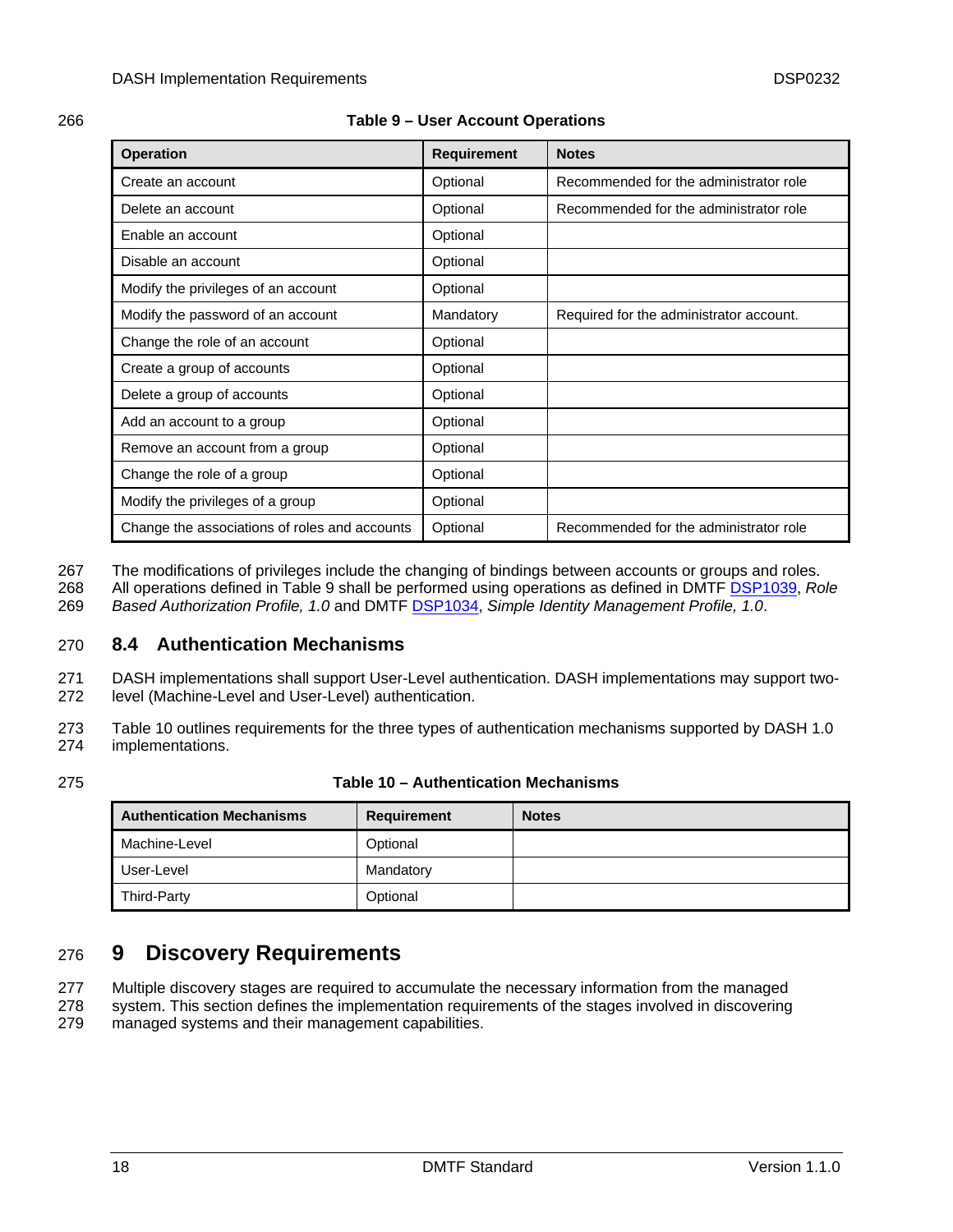#### <span id="page-18-0"></span>**9.1 Network Endpoint Discovery Stage**

Section 8.2 of the *Systems Management Architecture for Mobile and Desktop Hardware White Paper*  

( [DSP2014](#page-22-2)) describes endpoint discovery methods. A DASH 1.1 compliant implementation need not support any of the described methods. 

#### <span id="page-18-1"></span>**9.2 Management Access Point Discovery Stage**

- A DASH-compliant MAP should support the following phase process for MAP discovery:
- **Phase 1**: RMCP Presence Ping/Pong.
- A DASH-compliant MAP shall support the following phase process for MAP discovery:
- **Phase 2**: WS-Management Identify method.

#### **9.2.1 RMCP Presence Ping/Pong**

- Presence Ping is an RMCP command that is defined in the *Alert Standard Format Specification*,
- [\(DSP0136](#page-6-14)). The command involves a request-response message exchange initiated by a management client (Ping) and completed by a management service (Pong).
- The format of the RMCP Presence Pong (40h) data section shall conform to section 3.2.4.3 of [DSP0136](#page-6-14) with the following definition:
- 
- *Supported Interactions* field (Data Byte 10 of Presence Pong), bit 5 set to 1b if DASH is supported
- A DASH-compliant MAP should support this command on the ASF-RMCP well-known UDP port (623) and/or well-known UDP port (664).

#### **9.2.2 WS-Management Identify Method**

Refer to clause 11 of [DSP0226](#page-6-3) for a definition of the Identify method. A DASH-compliant management service shall support the Identify method on each TCP port on which WS-Management service is supported*.* 

In addition to the child element defined in **[DSP0226](#page-6-3)**, the following extension elements are defined by DASH as children of the *IdentifyResponse* element: 

| 305 | $<$ s:Body>                                                                 |
|-----|-----------------------------------------------------------------------------|
| 306 | <wsmid:identifyresponse></wsmid:identifyresponse>                           |
| 307 | <wsmid:protocolversion> xs:anyURI </wsmid:protocolversion>                  |
| 308 | <wsmid:productvendor> xs:string </wsmid:productvendor>                      |
| 309 | <wsmid:productversion> xs:string </wsmid:productversion>                    |
| 310 | <dash:dashversion> xs:string </dash:dashversion>                            |
| 311 | <wsmid:securityprofiles></wsmid:securityprofiles>                           |
| 312 | <wsmid:securityprofilename> xs:string or URI </wsmid:securityprofilename> + |
| 313 |                                                                             |
| 314 |                                                                             |
| 315 | $\langle$ s:Body>                                                           |
|     |                                                                             |

[Table 11](#page-19-0) defines the IdentifyResponse payload requirements for DASH 1.1.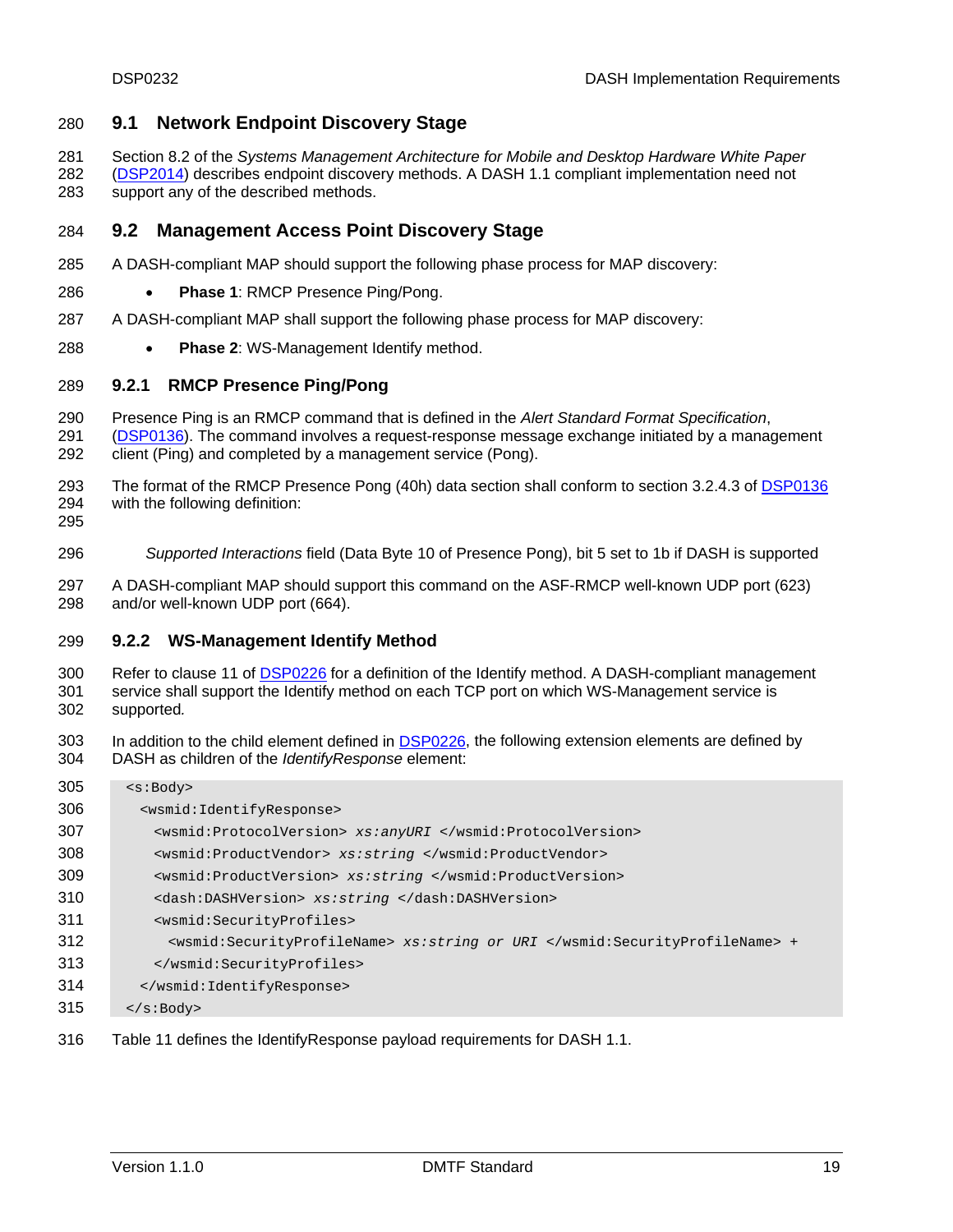#### <span id="page-19-0"></span>317 **Table 11 – WS-Management IdentifyResponse Payload Elements**

| <b>Element</b>                                                              | Requirement | <b>Notes</b>                                                                                                                                                                                                                                                                                                                                         |
|-----------------------------------------------------------------------------|-------------|------------------------------------------------------------------------------------------------------------------------------------------------------------------------------------------------------------------------------------------------------------------------------------------------------------------------------------------------------|
| wsmid:IdentifyResponse                                                      | Mandatory   | The body of the response                                                                                                                                                                                                                                                                                                                             |
| wsmid:IdentifyResponse/wsmid:ProtocolVersion                                | Mandatory   | URI identifying DSP0226 1.0                                                                                                                                                                                                                                                                                                                          |
|                                                                             |             | http://schemas.dmtf.org/wbem/wsman/1/<br>wsman.xsd                                                                                                                                                                                                                                                                                                   |
| wsmid:IdentifyResponse/wsmid:ProductVendor                                  | Optional    |                                                                                                                                                                                                                                                                                                                                                      |
| wsmid:IdentifyResponse/wsmid:ProductVersion                                 | Optional    |                                                                                                                                                                                                                                                                                                                                                      |
| wsmid:IdentifyResponse/dash:DASHVersion                                     | Mandatory   | Identifies the version of the DASH<br><b>Implementation Requirements</b><br>specification that is supported, which<br>shall be in the form "M.N.U", where M<br>represents major version, N represents<br>minor version, and U represents update<br>version of the specification. For this<br>specification, the value shall be set to<br>$"1.1.0"$ . |
| wsmid:IdentifyResponse/wsmid:SecurityProfiles/<br>wsmid:SecurityProfileName | Mandatory   | URI identifying the security profile<br>supported                                                                                                                                                                                                                                                                                                    |
|                                                                             |             | Class A:                                                                                                                                                                                                                                                                                                                                             |
|                                                                             |             | "HTTP_DIGEST":                                                                                                                                                                                                                                                                                                                                       |
|                                                                             |             | http://schemas.dmtf.org/wbem/wsman/1<br>/wsman/secprofile/http/digest                                                                                                                                                                                                                                                                                |
|                                                                             |             | Class B:                                                                                                                                                                                                                                                                                                                                             |
|                                                                             |             | "HTTP_TLS_1":                                                                                                                                                                                                                                                                                                                                        |
|                                                                             |             | http://schemas.dmtf.org/wbem/wsman/1<br>/wsman/secprofile/https/digest"                                                                                                                                                                                                                                                                              |
|                                                                             |             | "HTTP_TLS_2":                                                                                                                                                                                                                                                                                                                                        |
|                                                                             |             | http://schemas.dmtf.org/wbem/wsman/<br>1/wsman/secprofile/https/basic"                                                                                                                                                                                                                                                                               |
|                                                                             |             | "HTTP_IPSEC":                                                                                                                                                                                                                                                                                                                                        |
|                                                                             |             | http://schemas.dmtf.org/wbem/wsman/1<br>/wsman/secprofile/http/digest                                                                                                                                                                                                                                                                                |

#### 318 **9.2.3 wsmid:Identify Security Implementation Requirements**

319 Implementations may support wsmid:Identify without authentication as described in Rule R11.4 of 320 [DSP0226.](#page-6-3)

321 322 If an implementation supports wsmid:Identify without authentication, it should support it through a URL that contains the suffix "/wsman-anon/identify."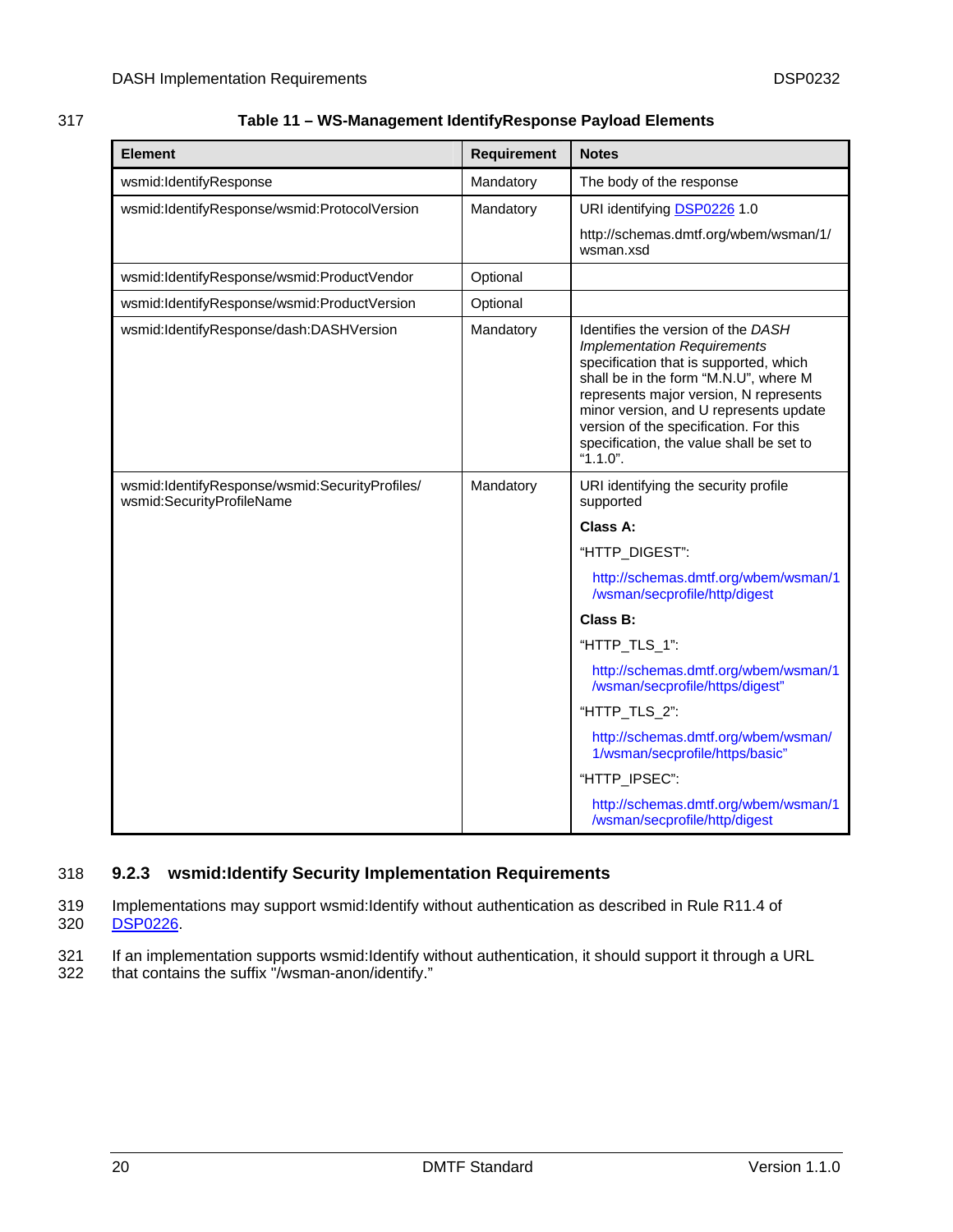#### <span id="page-20-0"></span>323 **9.3 Enumeration of Management Capabilities Stage**

The DMTF *Error! Reference source not found.Profile Registration Profile* [\(DSP1033](#page-7-1)) specifies methods for enumerating the management capabilities of a CIM-based management access point in a scalable manner. Scalability here refers to the fact that each registered profile concisely describes support for a set of related management capabilities that is independent of the number of CIM instances supported by the management access point. 324 325 326 327 328

#### <span id="page-20-1"></span>329 **10 In-Band and Out-of-Band Traffic Requirements**

- 330 A DASH compliant service shall support, at minimum, a shared IPv4 and MAC address as defined below:
- 331 332 333 334 A physical system's out-of-band Management Access Point and the In-Band host shall share the MAC address and IPv4 address of the network interface. Manageability traffic shall be routed to the MAP through the well known system ports defined by IANA. Implementations may support the use and configuration of other ports.
- 335 336 Developers may use any port necessary during product development. Implementations shall support the IANA-defined system ports for product deployment.
- 337 338 339 340 341 342 343 344 345 346 Sideband: TCP ports for WS-Management Service – OOB-WS-HTTP – TCP 623 – OOB-WS-HTTPS – TCP 664 (If class B is implemented) In-band: TCP ports for WS-Management Service may be supported on the following transport ports and shall be transport specific: – HTTP – HTTPS (If class B is implemented) NOTE: In-band and out-of-band MAPs shall listen on different ports.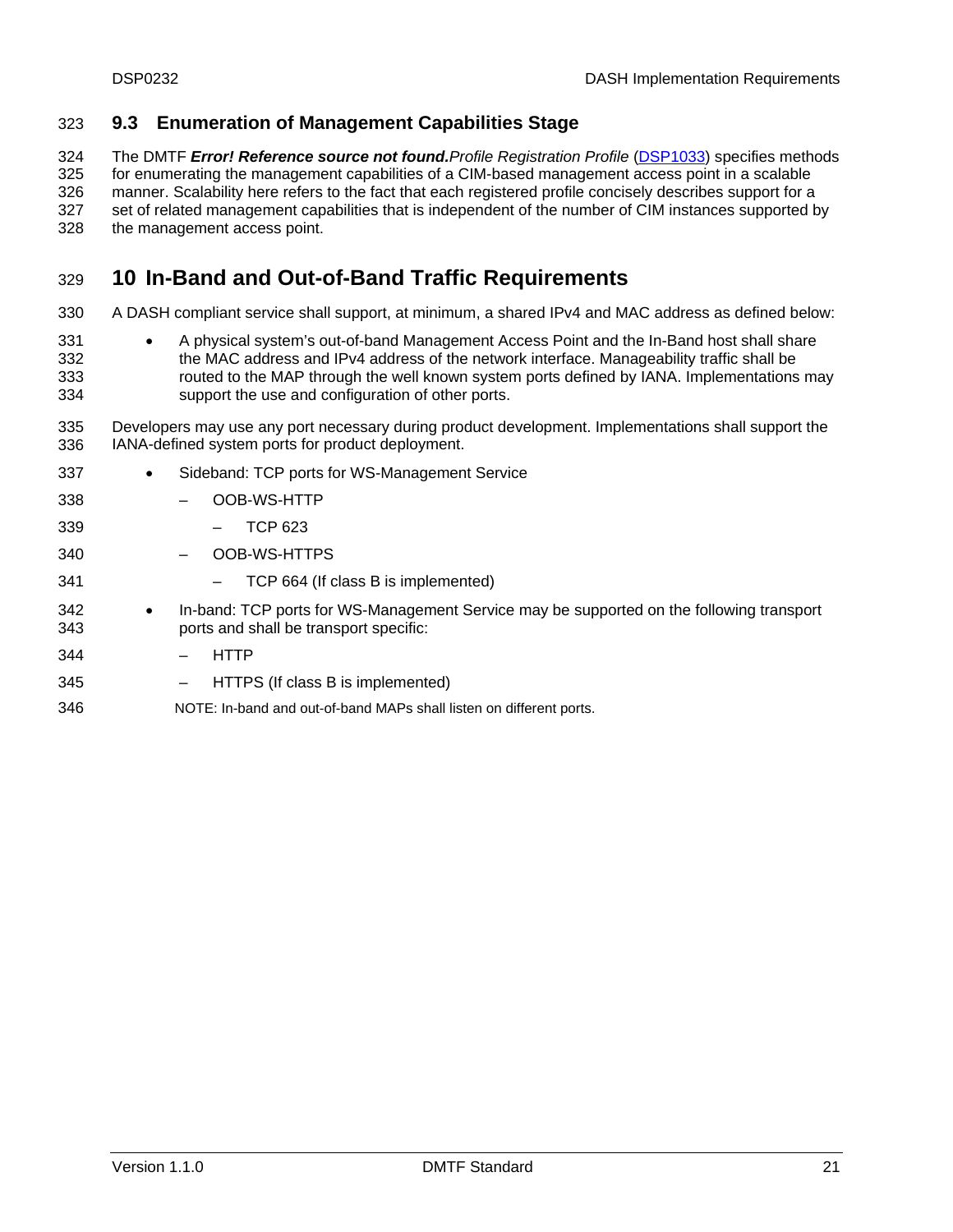- 347
- <span id="page-21-0"></span>348
- 349
- 
- 350
- 351

## **ANNEX A**

( informative)

## **Change Log**

| <b>Version</b>     | Date       | Author       | <b>Description</b>               |
|--------------------|------------|--------------|----------------------------------|
| 1.0.0a             | 4/3/2007   | J. Kozlowski | Release as preliminary standard. |
| 1.0.0 <sub>b</sub> | 8/20/2007  | J. Kozlowski | Release as preliminary refresh.  |
| 1.1.0a             | 11/12/2007 | H. Shah      | Release as preliminary standard. |
| 1.1.0              | 4/17/2009  | Hemal Shah   | 1.1.0 Draft Standard.            |
| 1.1.0              | 6/22/2009  |              | <b>DMTF Standard Release</b>     |